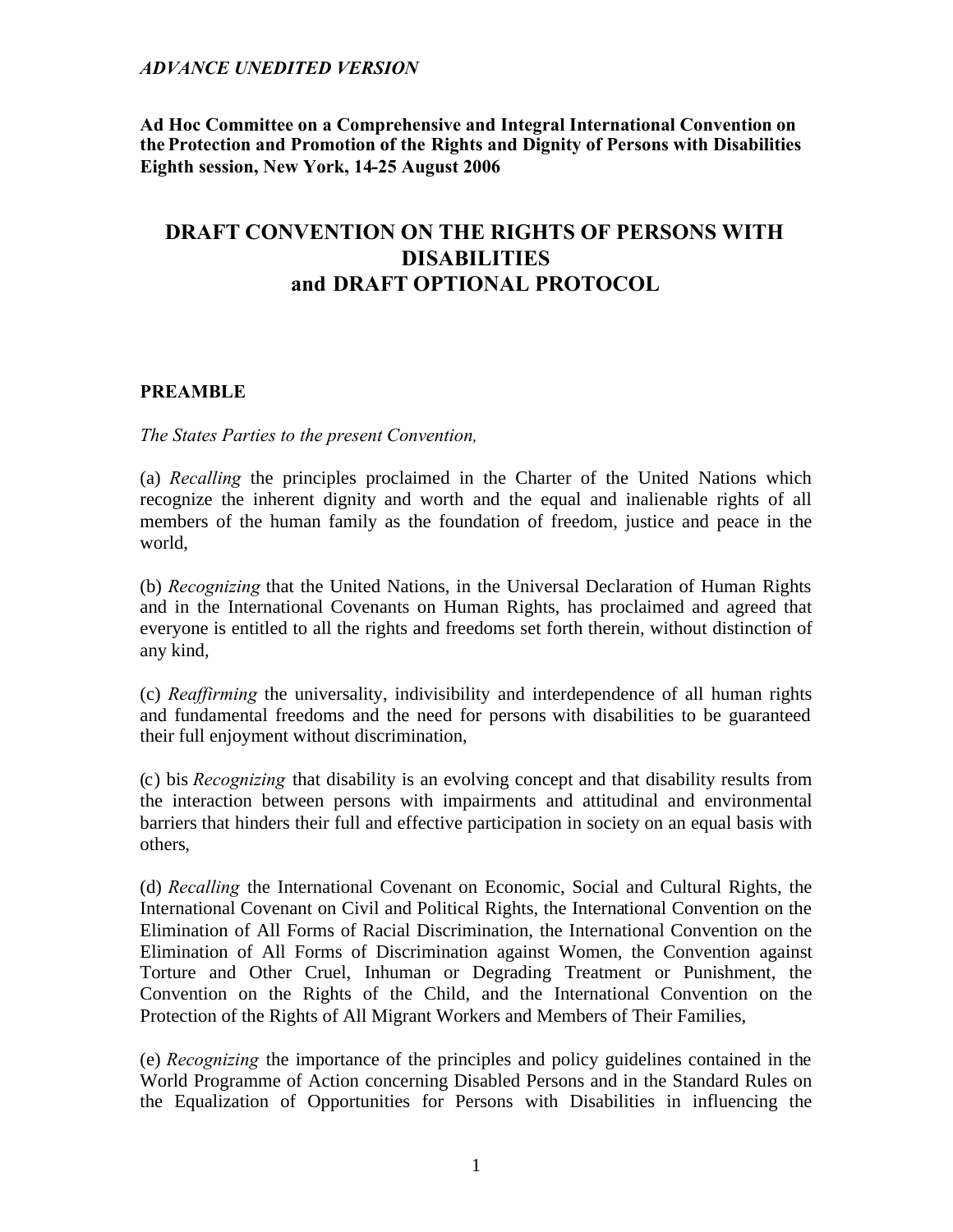promotion, formulation and evaluation of the policies, plans, programmes and actions at the national, regional and international levels to further equalize opportunities for persons with disabilities,

(e) bis *Emphasizing* the importance of mainstreaming disability issues as an integral part of relevant strategies of sustainable development,

(f) *Recognizing also* that discrimination against any person on the basis of disability is a violation of the inherent dignity and worth of the human person,

(g) *Recognizing further* the diversity of persons with disabilities,

(h) *Recognizing* the need to promote and protect the human rights of all persons with disabilities, including those who require more intensive support,

(i) *Concerned* that, despite these various instruments and undertakings, persons with disabilities continue to face barriers in their participation as equal members of society and violations of their human rights in all parts of the world,

(j) *Recognizing* the importance of international cooperation for improving the living conditions of persons with disabilities in every country, particularly in developing countries,

(k) *Emphasizing* the importance of recognizing the valued existing and potential contributions made by persons with disabilities to the overall well-being and diversity of their communities, and that the promotion of the full enjoyment by persons with disabilities of their human rights and fundamental freedoms and of full participation by persons with disabilities will result in their enhanced sense of belonging and in significant advances in the human, social and economic development of society and the eradication of poverty,

(l) *Recognizing* the importance for persons with disabilities of their individual autonomy and independence, including the freedom to make their own choices,

(m) *Considering* that persons with disabilities should have the opportunity to be actively involved in decision-making processes about policies and programmes, including those directly concerning them,

(n) *Concerned* about the difficult conditions faced by persons with disabilities who are subject to multiple or aggravated forms of discrimination on the basis of race, colour, sex, language, religion, political or other opinion, national, ethnic, indigenous or social origin, property, birth, age or other status,

(o) *Recognising* that women and girls with disabilities are often at greater risk, both within and outside the home of violence, injury or abuse, neglect or negligent treatment, maltreatment or exploitation,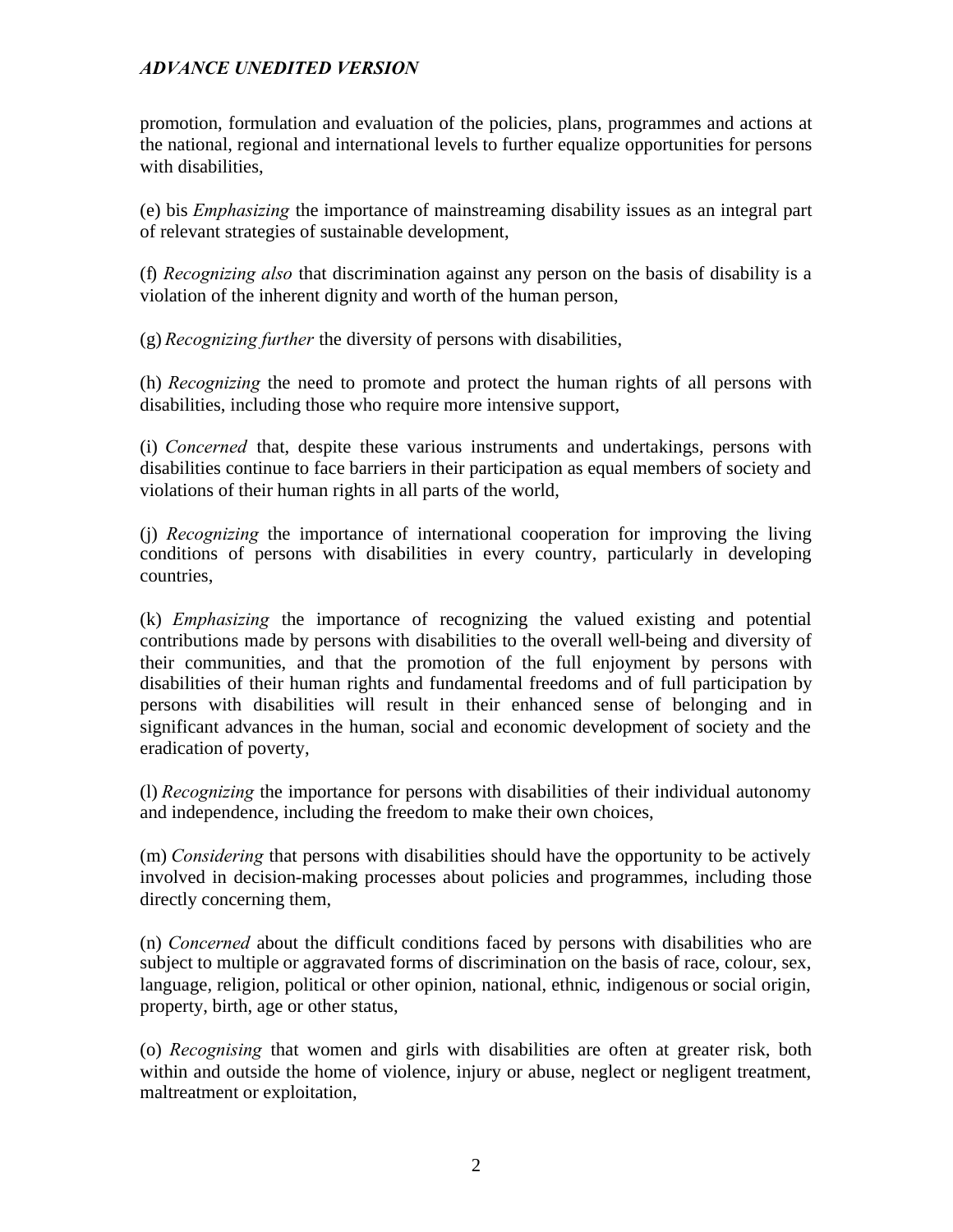(p) *Recognising* that children with disabilities should have full enjoyment of all human rights and fundamental freedoms on an equal basis with other children, and recalling obligations to that end undertaken by States Parties to the Convention on the Rights of the Child;

(q) *Emphasizing* the need to incorporate a gender perspective in all efforts to promote the full enjoyment of human rights and fundamental freedoms by persons with disabilities,

(r) *Highlighting* the fact that the majority of persons with disabilities live in conditions of poverty, and in this regard recognizing the critical need to address the negative impact of poverty on persons with disabilities,

(s) *Concerned* that situations of armed conflict and the occurrence of natural disasters have considerably increased the experience of disability in war stricken and disaster prone countries, as well as having especially devastating consequences for the human rights of persons with disabilities,

(s) bis *Bearing* in mind that conditions of peace and security based on full respect of the purposes and principles contained in the Charter and observance of applicable human rights instruments are indispensable for the full protection of persons with disabilities, in particular during armed conflicts and foreign occupation,

(t) *Recognizing* the importance of accessibility to the physical, social, economic and cultural environment, to health and education and to information and communication, in enabling persons with disabilities to fully enjoy all human rights and fundamental freedoms,

(u) *Realizing* that the individual, having duties to other individuals and to the community to which he or she belongs, is under a responsibility to strive for the promotion and observance of the rights recognized in the International Bill of Human Rights,

(v) *Convinced* that a comprehensive and integral international convention to promote and protect the rights and dignity of persons with disabilities will make a significant contribution to redressing the profound social disadvantage of persons with disabilities and promote their participation in the civil, political, economic, social and cultural spheres with equal opportunities, in both developing and developed countries,

(v) bis *Convinced* that the family is the natural and fundamental group unit of society and is entitled to protection by society and the state, and that persons with disabilities and their family members should receive the necessary protection and assistance to enable families to contribute towards the full and equal enjoyment of the rights of persons with disabilities,

*Have agreed as follows:*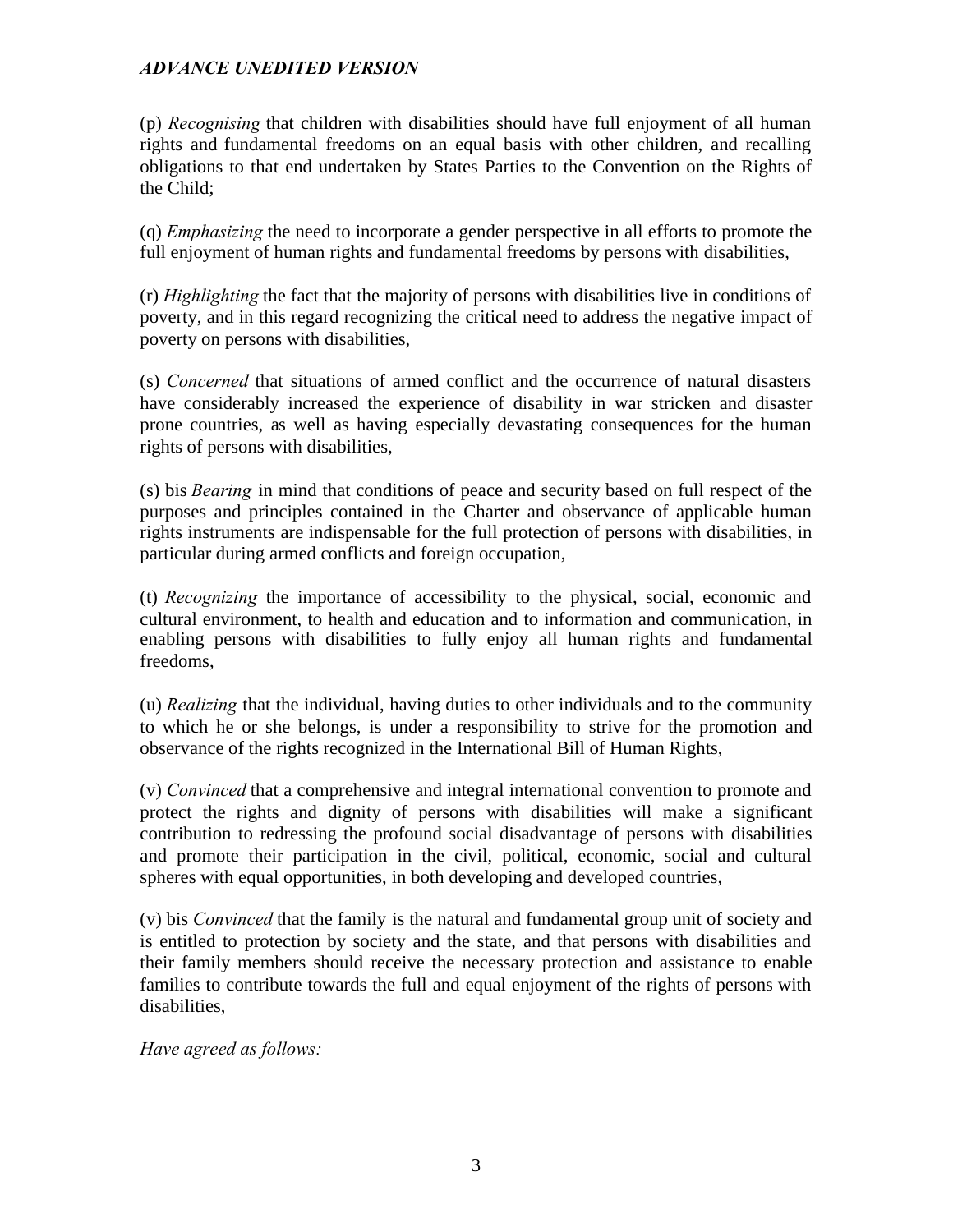#### **ARTICLE 1 – PURPOSE**

The purpose of the present Convention is to promote, protect and ensure the full and equal enjoyment of all human rights and fundamental freedoms by all persons with disabilities, and to promote respect for their inherent dignity.

Persons with disabilities include those who have long-term physical, mental, intellectual, or sensory impairments which in interaction with various barriers may hinder their full and effective participation in society on an equal basis with others.

# **ARTICLE 2 – DEFINITIONS**

For the purposes of the present Convention:

"Communication" includes spoken and signed languages, display of text, and Braille, and tactile communication, large print, written, audio, accessible multimedia, plain language, human reader and augmentative and alternative modes, means and formats of communication, including accessible information and communication technology;

"Discrimination on the basis of disability" means any distinction, exclusion or restriction on the basis of disability which has the purpose or effect of impairing or nullifying the recognition, enjoyment or exercise, on an equal basis with others, of all human rights and fundamental freedoms in the political, economic, social, cultural, civil or any other field. It includes all forms of discrimination, including denial of reasonable accommodation;

"Language" includes spoken and signed languages and other forms of non-spoken languages;

"Reasonable Accommodation" means necessary and appropriate modification and adjustments not imposing a disproportionate or undue burden, where needed in a particular case, to ensure to persons with disabilities the enjoyment or exercise on an equal basis with others of all human rights and fundamental freedoms;

"Universal design" and "inclusive design" mean the design of products, environments, programmes and services to be usable by all people, to the greatest extent possible, without the need for adaptation or specialized design. "Universal design" and "inclusive design" shall not exclude assistive devices for particular groups of persons with disabilities where this is needed.

# **ARTICLE 3 - GENERAL PRINCIPLES**

The principles of the present Convention shall be: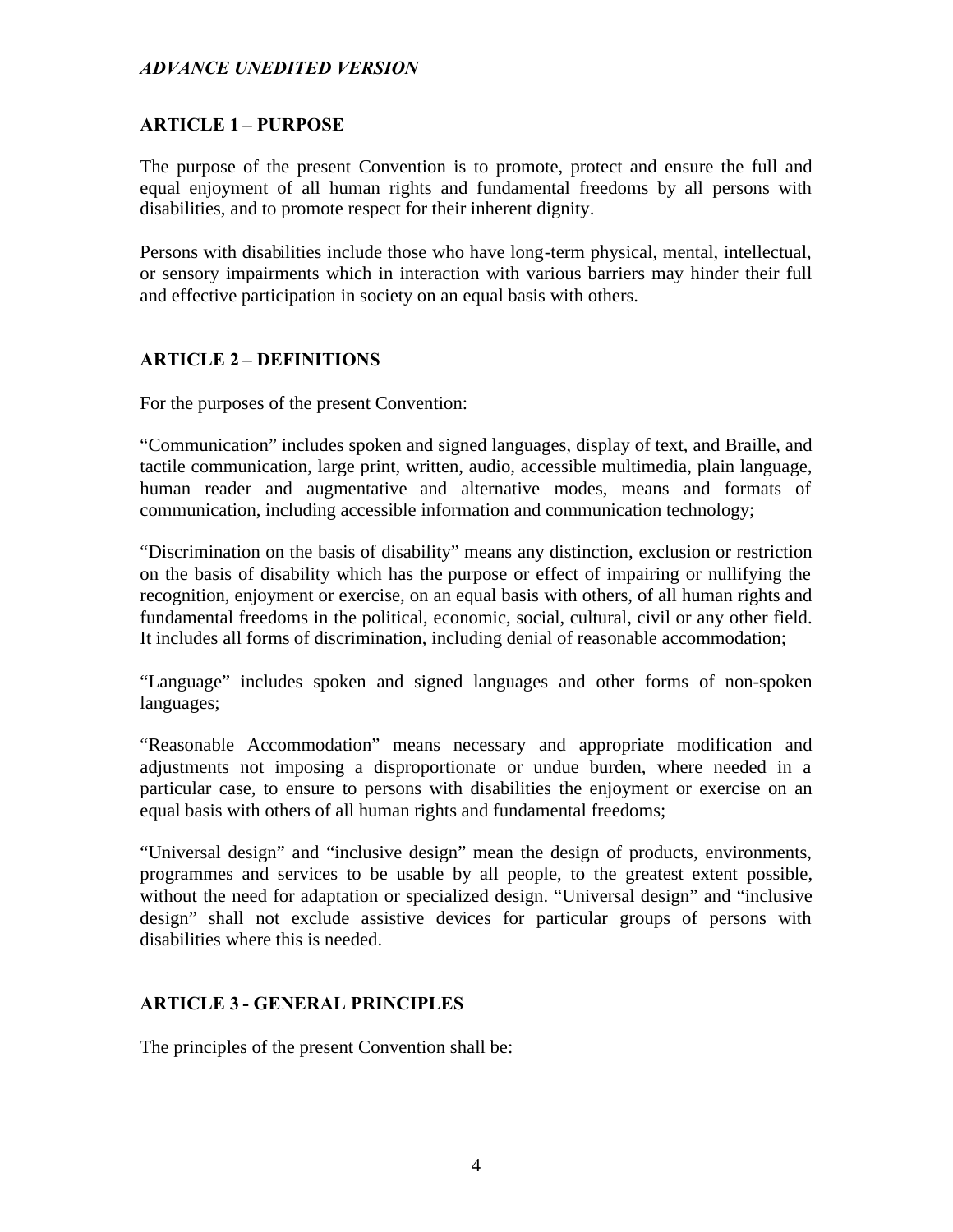(a) Respect for inherent dignity, individual autonomy including the freedom to make one's own choices, and independence of persons;

(b) Non-discrimination;

(c) Full and effective participation and inclusion in society;

(d) Respect for difference and acceptance of disability as part of human diversity and humanity;

(e) Equality of opportunity;

(f) Accessibility;

(g) Equality between men and women;

(h) Respect for the evolving capacities of children with disabilities and respect for the right of children with disabilities to preserve their identities.

# **ARTICLE 4 – GENERAL OBLIGATIONS**

1. States Parties undertake to ensure and promote the full realization of all human rights and fundamental freedoms for all persons with disabilities without discrimination of any kind on the basis of disability. To this end, States Parties undertake:

(a) To adopt all appropriate legislative, administrative and other measures for the implementation of the rights recognised in the present Convention;

(b) To take all appropriate measures, including legislation, to modify or abolish existing laws, regulations, customs and practices that constitute discrimination against persons with disabilities;

(c) To take into account the protection and promotion of the human rights of persons with disabilities in all policies and programmes;

(d) To refrain from engaging in any act or practice that is inconsistent with the present Convention and to ensure that public authorities and institutions act in conformity with the present Convention;

(e) To take all appropriate measures to eliminate discrimination on the basis of disability by any person, organization or private enterprise;

(f) To undertake or promote the research, development, availability and use of: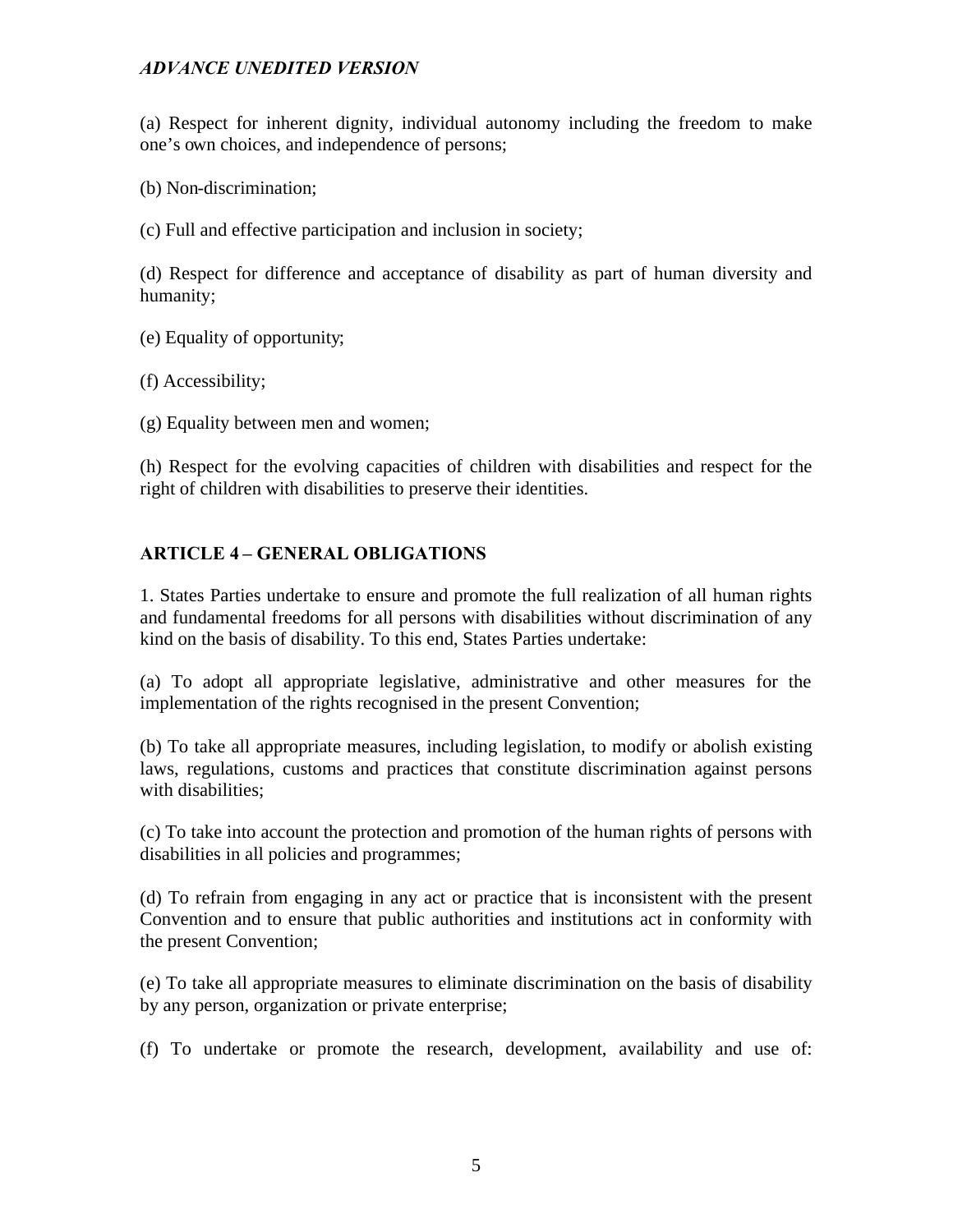(i) Universally designed goods, services, equipment and facilities, to meet the specific needs of persons with disabilities, which should require the minimum possible adaptation and the least cost to meet the specific needs of a person with disabilities, and to promote universal design in the development of standards and guidelines;

(ii) New technologies, including information and communication technologies, mobility aids, devices, assistive technologies, suitable for persons with disabilities, giving priority to technologies at an affordable cost;

(g) To provide accessible information to persons with disabilities about mobility aids, devices, and assistive technologies, including new technologies, as well as other forms of assistance, support services and facilities,

(h) To promote the training of professionals and staff working with persons with disabilities in the rights recognised in this Convention so as to better provide the assistance and services guaranteed by those rights.

2. With regard to economic, social and cultural rights, each State Party undertakes to take measures to the maximum of its available resources and, where needed, within the framework of international cooperation, with a view to achieving progressively the full realization of these rights, without prejudice to those obligations contained in this convention that are immediately applicable according to international law.

3. In the development and implementation of legislation and policies to implement the present Convention, and in other decision-making processes concerning issues relating to persons with disabilities, States Parties shall closely consult with and actively involve persons with disabilities, including children with disabilities, through their representative organizations.

4. Nothing in the present Convention shall affect any provisions which are more conducive to the realization of the rights of persons with disabilities and which may be contained in the law of a State Party or international law in force for that State. There shall be no restriction upon or derogation from any of the fundamental human rights recognised or existing in any State Party to the present Convention pursuant to law, conventions, regulation or custom on the pretext that the present Convention does not recognise such rights or that it recognises them to a lesser extent.

5. The provisions of the present Convention shall extend to all parts of federal states without any limitations or exceptions.

# **ARTICLE 5 - EQUALITY AND NON-DISCRIMINATION**

1. States Parties recognize that all persons are equal before and under the law and are entitled without any discrimination to the equal protection and equal benefit of the law.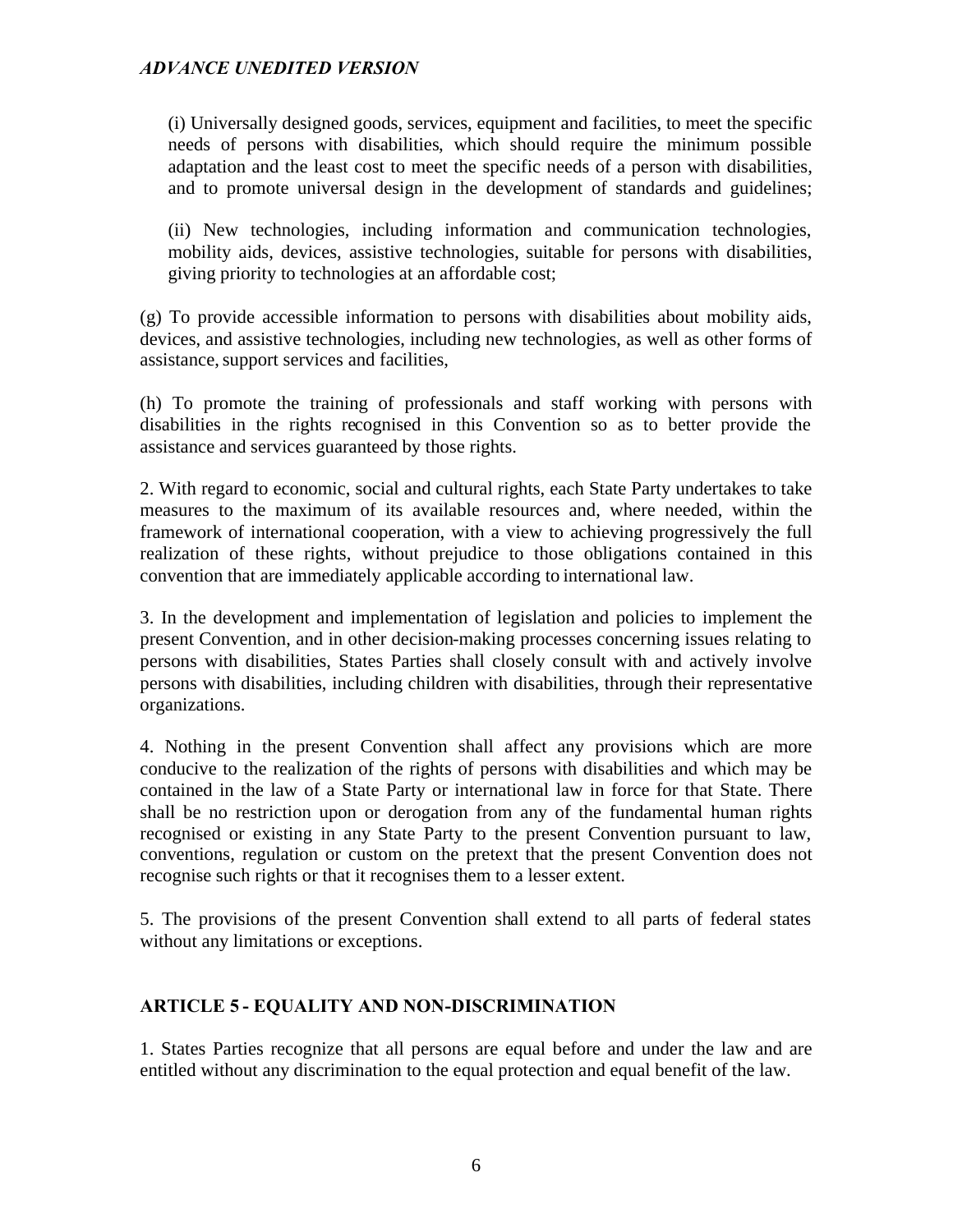2. States Parties shall prohibit all discrimination on the basis of disability and guarantee to persons with disabilities equal and effective legal protection against discrimination on all grounds.

3. In order to promote equality and eliminate discrimination States Parties shall take all appropriate steps to ensure that reasonable accommodation is provided.

4. Specific measures which are necessary to accelerate or achieve de facto equality of persons with disabilities shall not be considered discrimination under the terms of the present Convention.

### **ARTICLE 6 – WOMEN WITH DISABILITIES**

1. States Parties recognise that women and girls with disabilities are subject to multiple discrimination, and in this regard shall take measures to ensure the full and equal enjoyment by them of all their human rights and fundamental freedoms.

2. States Parties shall take all appropriate measures to ensure the full development, advancement and empowerment of women, for the purpose of guaranteeing them the exercise and enjoyment of the human rights and fundamental freedoms set out in the present Convention.

# **ARTICLE 7 - CHILDREN WITH DISABILITIES**

1. States Parties shall take all necessary measures to ensure the full enjoyment by children with disabilities of all human rights and fundamental freedoms on an equal basis with other children.

2. In all actions concerning children with disabilities the best interest of the child shall be a primary consideration.

3. States Parties shall ensure that children with disabilities have the right to express their views freely on all matters affecting them, their views being given due weight in accordance with their age and maturity, on an equal basis with other children, and to be provided with disability and age-appropriate assistance to realize that right.

#### **ARTICLE 8 – AWARENESS-RAISING**

1. States Parties undertake to adopt immediate, effective and appropriate measures:

(a) To raise awareness throughout society, including at the family level, regarding persons with disabilities, and to foster respect for their rights and dignity;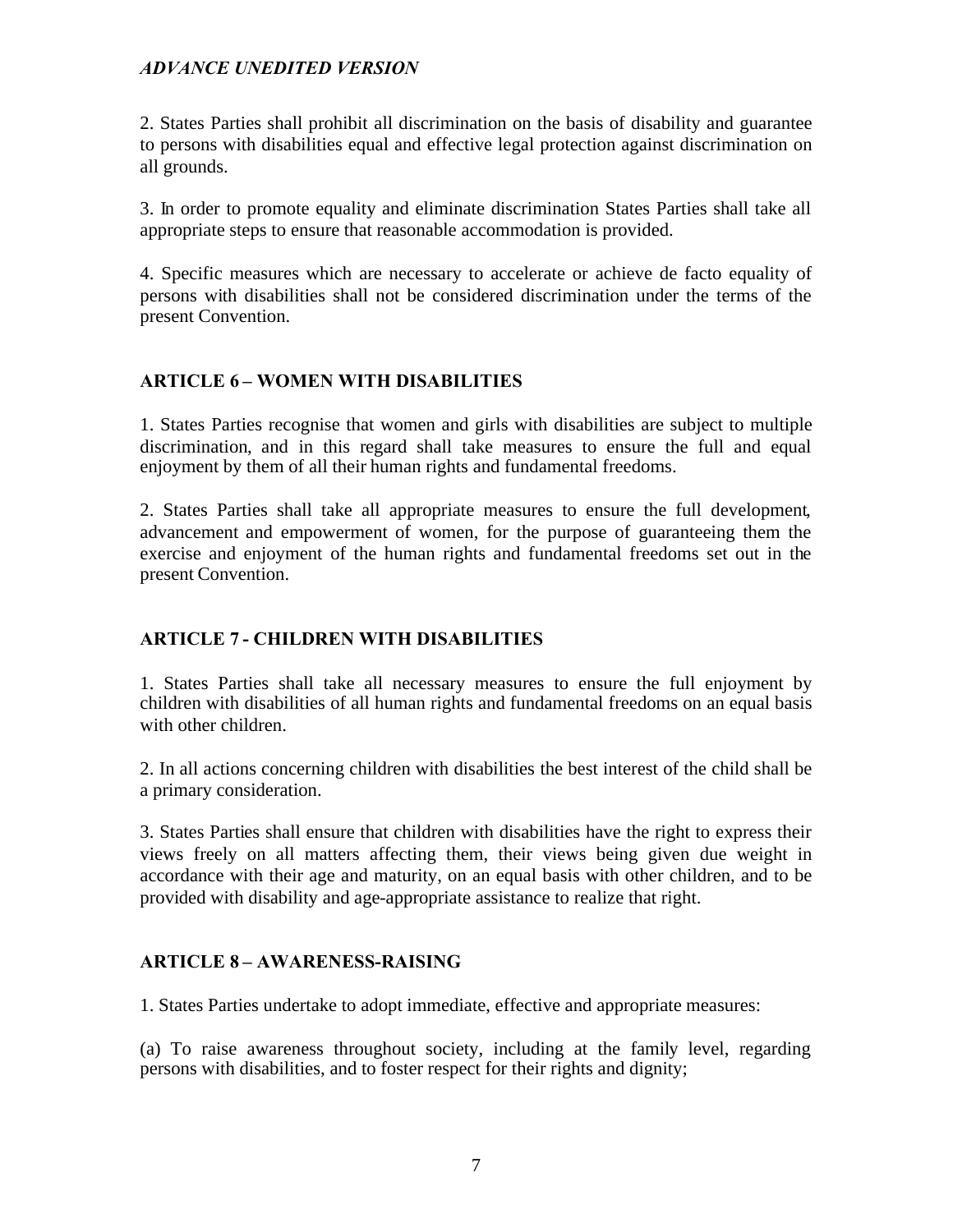(b) To combat stereotypes, prejudices and harmful practices relating to persons with disabilities, including those based on sex and age, in all areas of life;

(c) To promote awareness of the capabilities and contributions of persons with disabilities.

2. Measures to this end include:

(a) Initiating and maintaining effective public awareness campaigns designed:

(i) To nurture receptiveness to the rights of persons with disabilities;

(ii) To promote positive perceptions and greater social awareness towards persons with disabilities:

(iii) To promote recognition of the skills, merits, abilities and contributions of persons with disabilities to the workplace and the labour market;

(b) Fostering at all levels of the education system, including in all children from an early age, an attitude of respect for the rights of persons with disabilities;

(c) Encouraging all organs of the media to portray persons with disabilities in a manner consistent with the purpose of the present Convention;

(d) Promoting awareness training programmes regarding persons with disabilities and their rights.

# **ARTICLE 9 - ACCESSIBILITY**

1. To enable persons with disabilities to live independently and participate fully in all aspects of life, States Parties shall take appropriate measures to ensure to persons with disabilities access, on an equal basis with others, to the physical environment, to transportation, to information and communications, including information and communications technologies and systems, and to other facilities and services open or provided to the public, both in urban and in rural areas. These measures, which shall include the identification and elimination of obstacles and barriers to accessibility, shall apply to, inter alia:

(a) Buildings, roads, transportation and other indoor and outdoor facilities, including schools, housing, medical facilities and workplaces;

(b) Information, communications and other services, including electronic services and emergency services.

2. States Parties shall also take appropriate measures to: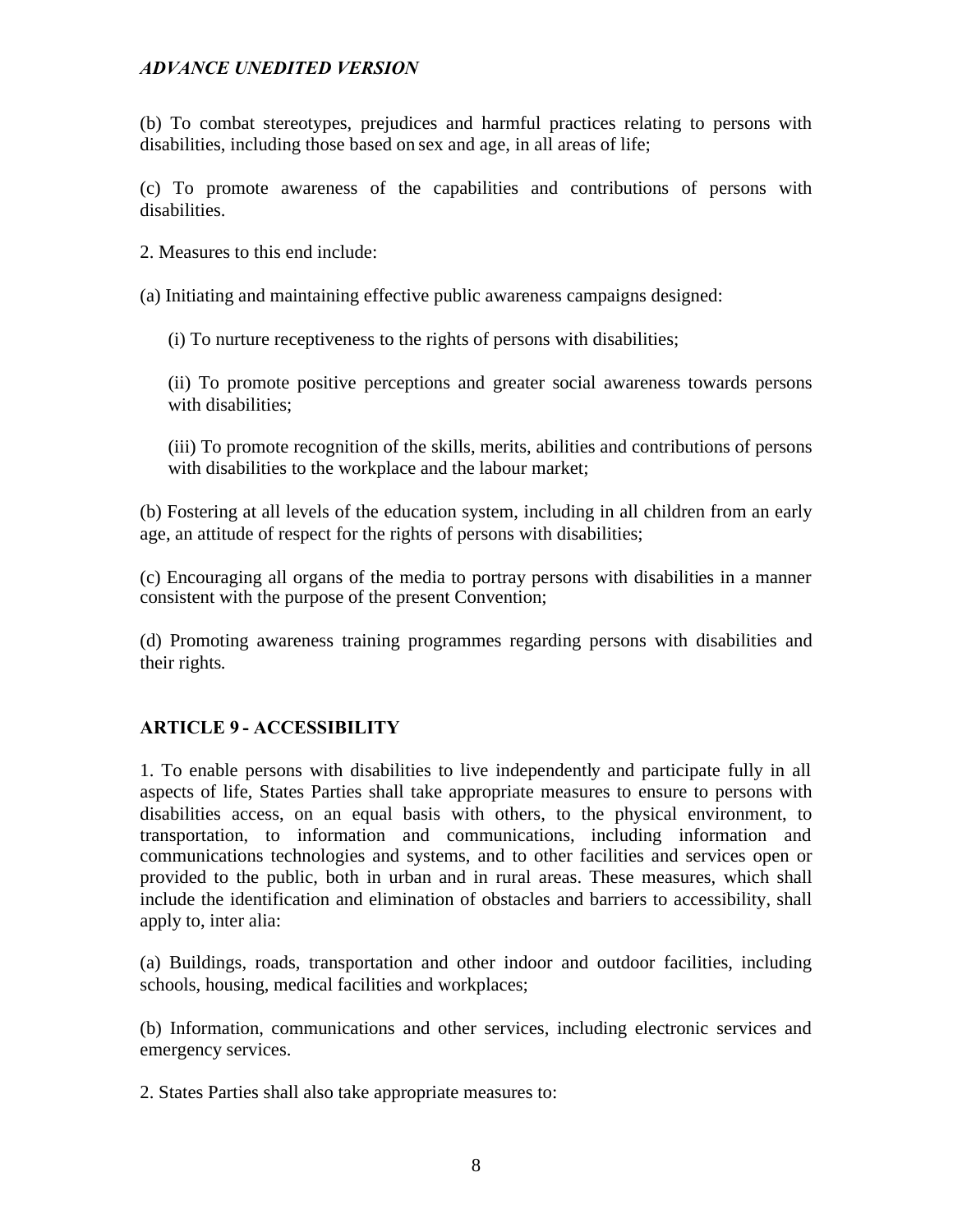(a) Develop, promulgate and monitor the implementation of minimum standards and guidelines for the accessibility of facilities and services open or provided to the public;

(b) Ensure that private entities that offer facilities and services which are open or provided to the public take into account all aspects of accessibility for persons with disabilities;

(c) Provide training for stakeholders on accessibility issues facing persons with disabilities;

(d) Provide in buildings and other facilities open to the public signage in Braille and in easy to read and understand forms;

(e) Provide forms of live assistance and intermediaries, including guides, readers and professional sign language interpreters, to facilitate accessibility to buildings and other facilities open to the public;

(f) Promote other appropriate forms of assistance and support to persons with disabilities to ensure their access to information;

(g) Promote access for persons with disabilities to new information and communication technologies and systems, including the Internet;

(h) Promote the design, development, production and distribution of accessible information and communications technologies and systems at an early stage, so that these technologies and systems become accessible at minimum cost.

# **ARTICLE 10 - RIGHT TO LIFE**

States Parties reaffirm that every human being has the inherent right to life and shall take all necessary measures to ensure its effective enjoyment by persons with disabilities on an equal basis with others.

#### **ARTICLE 11 – SITUATIONS OF RISK AND HUMANITARIAN EMERGENCIES**

States parties shall take, in accordance with their obligations under international law, including international humanitarian law and international human rights law, all necessary measures to ensure protection and safety of persons with disabilities in situations of risk, including situations of armed conflict, humanitarian emergencies and the occurrence of natural disasters.

#### **ARTICLE 12 – EQUAL RECOGNITION BEFORE THE LAW**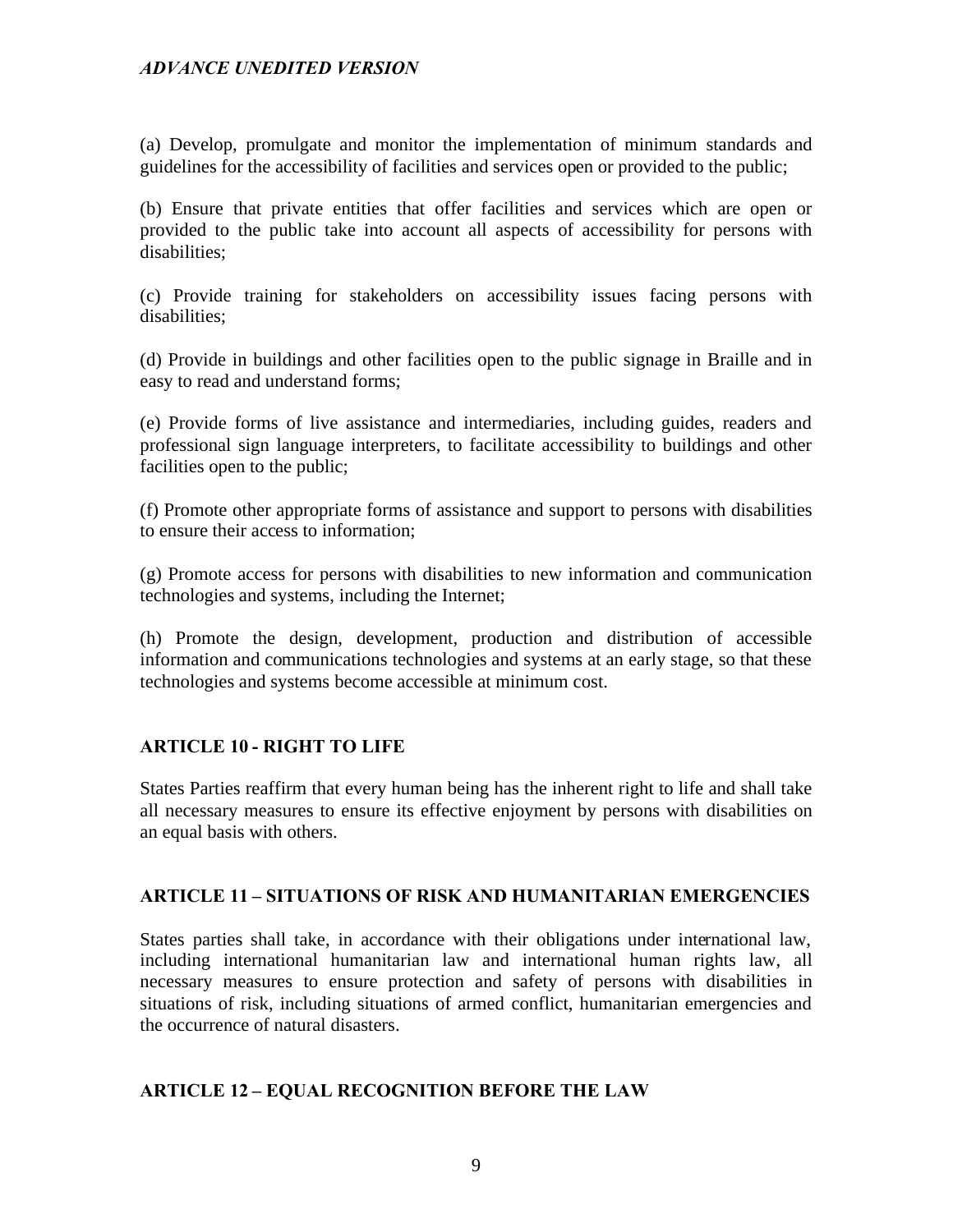1. States Parties reaffirm that persons with disabilities have the right to recognition everywhere as persons before the law.

2. States Parties shall recognize that persons with disabilities enjoy legal capacity<sup>[1](#page-9-0)</sup> on an equal basis with others in all aspects of life.

3. States Parties shall take appropriate measures to provide access by persons with disabilities to the support they may require in exercising their legal capacity.

4. States Parties shall ensure that all measures that relate to the exercise of legal capacity provide for appropriate and effective safeguards to prevent abuse in accordance with international human rights law. Such safeguards shall ensure that measures relating to the exercise of legal capacity respect the rights, will and preferences of the person, are free of conflict of interest and undue influence, are proportional and tailored to the person's circumstances, apply for the shortest time possible and are subject to regular review by a competent, independent and impartial authority or judicial body. The safeguards shall be proportional to the degree to which such measures affect the person's rights and interests.

5. Subject to the provisions of this article States Parties shall take all appropriate and effective measures to ensure the equal right of persons with disabilities to own or inherit property, to control their own financial affairs and to have equal access to bank loans, mortgages and other forms of financial credit, and shall ensure that persons with disabilities are not arbitrarily deprived of their property.

# **ARTICLE 13 - ACCESS TO JUSTICE**

1. States Parties shall ensure effective access to justice for persons with disabilities on an equal basis with others, including through the provision of procedural and age appropriate accommodations, in order to facilitate their effective role as direct and indirect participants, including as witnesses, in all legal proceedings, including at investigative and other preliminary stages.

2. In order to help ensure effective access to justice for persons with disabilities, States Parties shall promote appropriate training for those working in the field of administration of justice, including police and prison staff.

# **ARTICLE 14 - LIBERTY AND SECURITY OF THE PERSON**

1. States Parties shall ensure that persons with disabilities, on an equal basis with others:

(a) Enjoy the right to liberty and security of person;

<span id="page-9-0"></span> $<sup>1</sup>$  In Arabic, Chinese and Russian, the term "legal capacity" refers to "legal capacity for rights", rather than "legal capacity</sup> to act".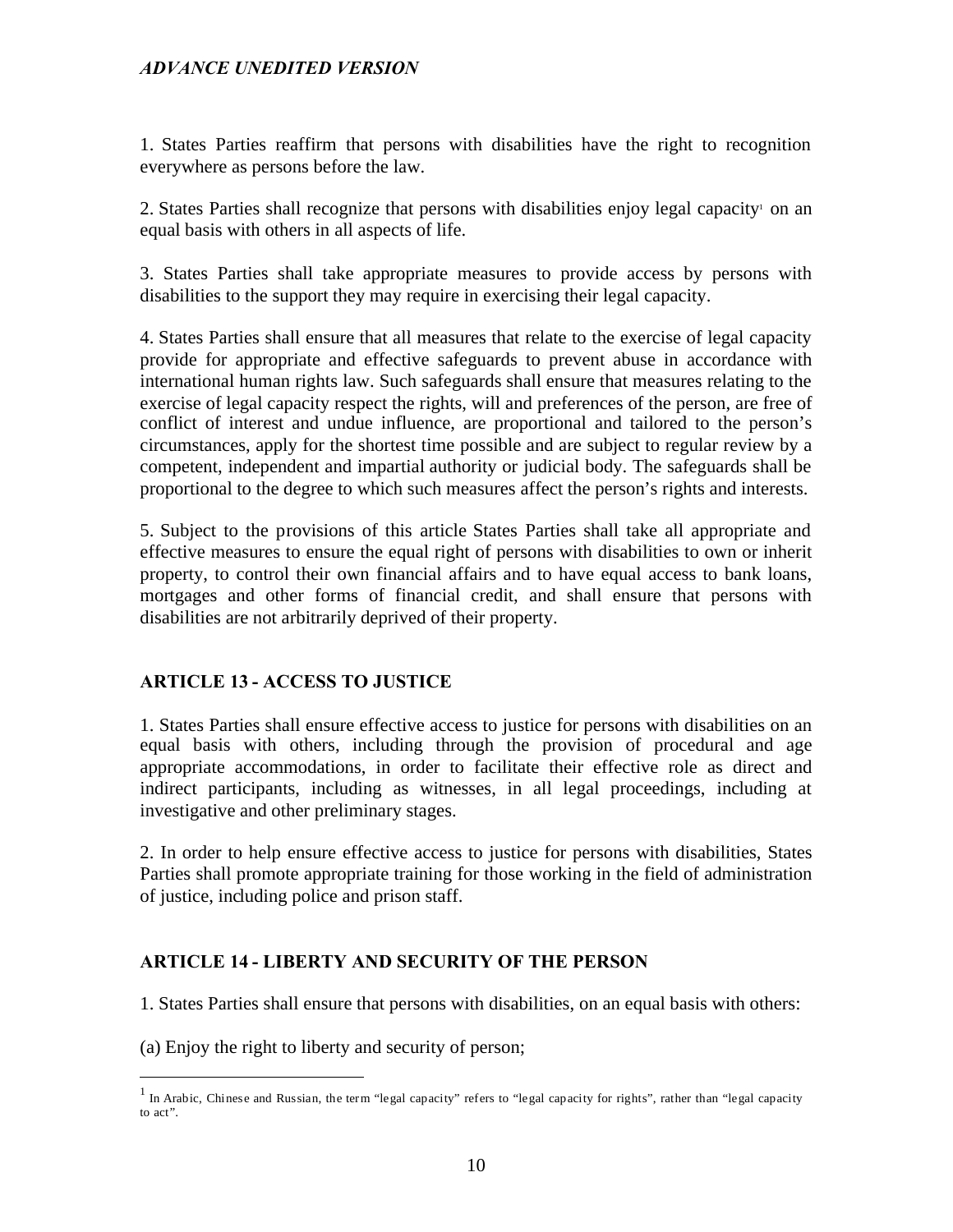(b) Are not deprived of their liberty unlawfully or arbitrarily, and that any deprivation of liberty is in conformity with the law, and in no case shall the existence of a disability justify a deprivation of liberty.

2. States Parties shall ensure that if persons with disabilities are deprived of their liberty through any process, they are, on an equal basis with others, entitled to guarantees in accordance with international human rights law and shall be treated in compliance with the objectives and principles of this Convention, including by provision of reasonable accommodation.

# **ARTICLE 15 - FREEDOM FROM TORTURE OR CRUEL, INHUMAN OR DEGRADING TREATMENT OR PUNISHMENT**

1. No one shall be subjected to torture or to cruel, inhuman or degrading treatment or punishment. In particular, no one shall be subjected without his or her free consent to medical or scientific experimentation.

2. States Parties shall take all effective legislative, administrative, judicial or other measures to prevent persons with disabilities on an equal basis with others from being subjected to torture or cruel, inhuman or degrading treatment or punishment.

# **ARTICLE 16 – FREEDOM FROM EXPLOITATION, VIOLENCE AND ABUSE**

1. States Parties shall take all appropriate legislative, administrative, social, educational and other measures to protect persons with disabilities, both within and outside the home, from all forms of exploitation, violence and abuse, including their gender based aspects.

2. States Parties shall also take all appropriate measures to prevent all forms of exploitation, violence and abuse by ensuring, inter alia, appropriate forms of gender and age sensitive assistance and support for persons with disabilities and their families and caregivers, including through the provision of information and education on how to avoid, recognize and report instances of exploitation, violence and abuse. States Parties shall ensure that protection services are age, gender and disability sensitive.

3. In order to prevent the occurrence of all forms of exploitation, violence and abuse, States Parties shall ensure that all facilities and programmes designed to serve persons with disabilities are effectively monitored by independent authorities.

4. States Parties shall take all appropriate measures to promote the physical, cognitive and psychological recovery, rehabilitation and social reintegration of persons with disabilities who become victims of any form of exploitation, violence or abuse, including through the provision of protection services. Such recovery and reintegration shall take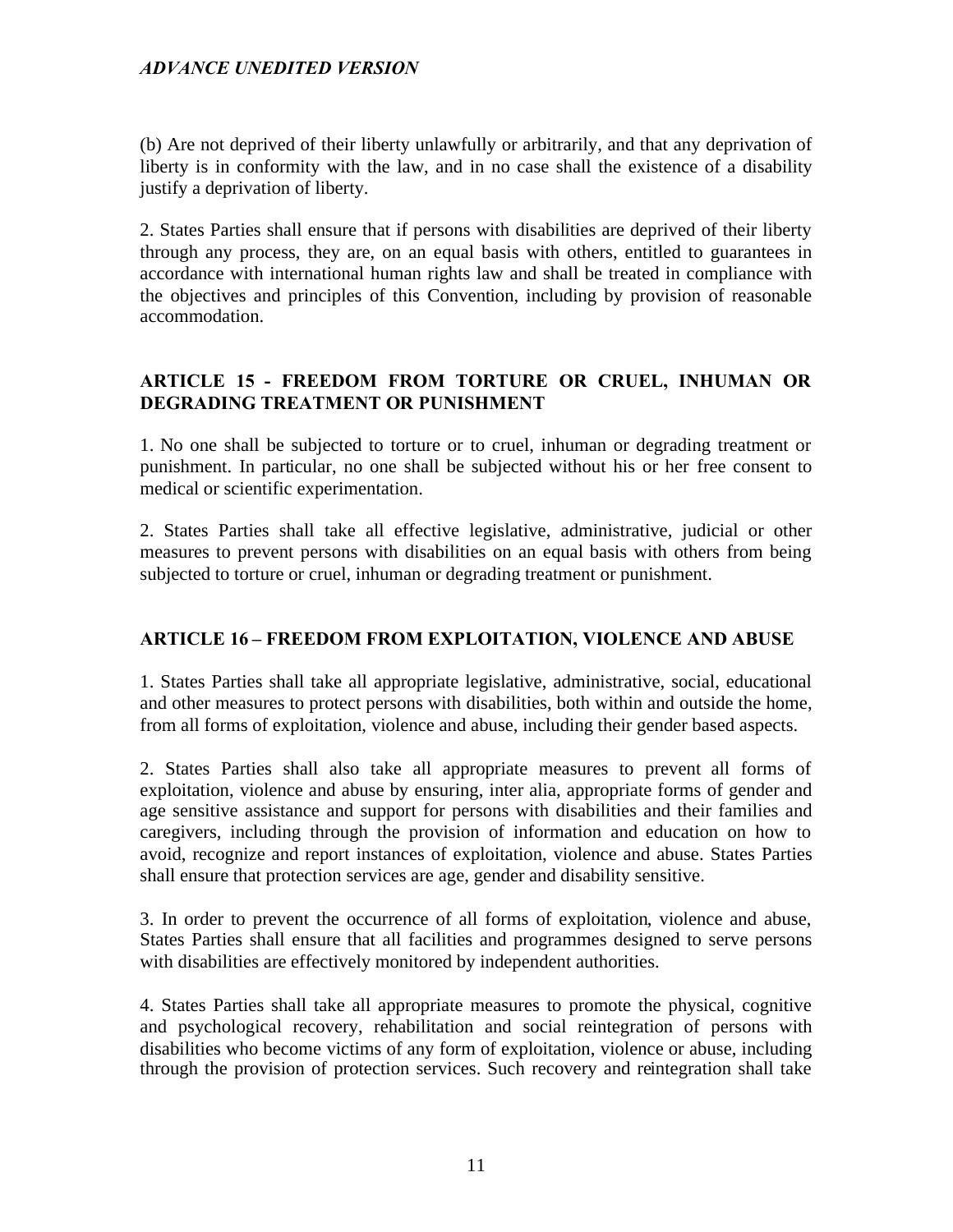place in an environment that fosters the health, welfare, self-respect, dignity and autonomy of the person and takes into account gender and age specific needs.

5. States Parties shall put in place effective legislation and policies, including women and child focused legislation and policies, to ensure that instances of exploitation, violence and abuse against persons with disabilities are identified, investigated and, where appropriate, prosecuted.

### **ARTICLE 17 – PROTECTING THE INTEGRITY OF THE PERSON**

Every person with disabilities has a right to respect for his or her physical and mental integrity on an equal basis with others.

### **ARTICLE 18 - LIBERTY OF MOVEMENT AND NATIONALITY**

1. States Parties shall recognize the rights of persons with disabilities to liberty of movement, to freedom to choose their residence and to a nationality, on an equal basis with others, including by ensuring that persons with disabilities:

(a) Have the right to acquire and change a nationality and are not deprived of their nationality arbitrarily or on the basis of disability;

(b) Are not deprived, on the basis of disability, of their ability to obtain, posses and utilize documentation of their nationality or other documentation of identification, or to utilize relevant processes such as immigration proceedings, that may be needed to facilitate exercise of the right to liberty of movement;

(c) Are free to leave any country, including their own;

(d) Are not deprived, arbitrarily or on the basis of disability, of the right to enter their own country.

2. Children with disabilities shall be registered immediately after birth and shall have the right from birth to a name, the right to acquire a nationality and, as far as possible, the right to know and be cared for by their parents.

# **ARTICLE 19 - LIVING INDEPENDENTLY AND BEING INCLUDED IN THE COMMUNITY**

States Parties to this Convention recognise the equal right of all persons with disabilities to live in the community, with choices equal to others, and shall take effective and appropriate measures to facilitate full enjoyment by persons with disabilities of this right and their full inclusion and participation in the community, including by ensuring that: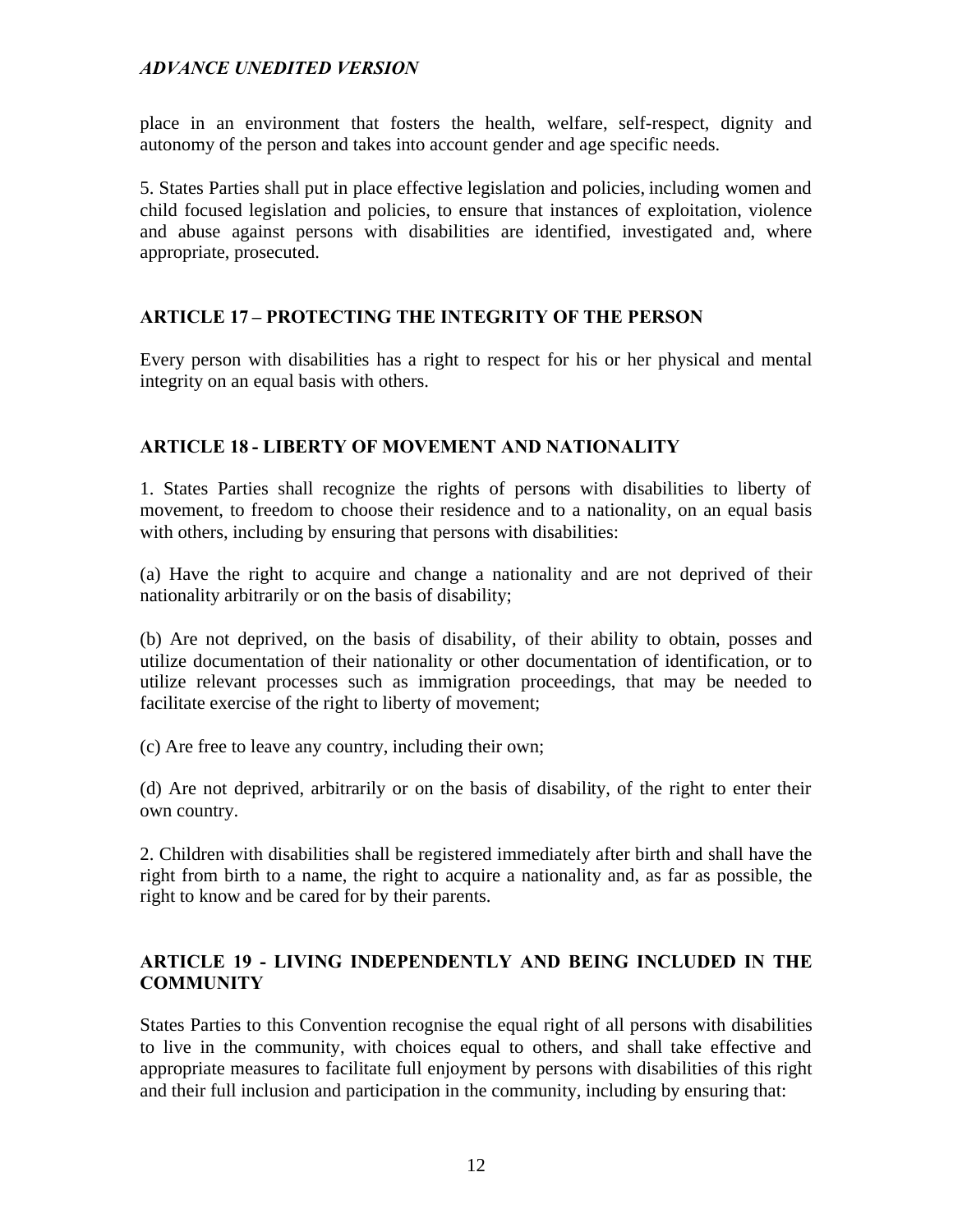(a) Persons with disabilities have the opportunity to choose their place of residence and where and with whom they live on an equal basis with others and are not obliged to live in a particular living arrangement;

(b) Persons with disabilities have access to a range of in-home, residential and other community support services, including personal assistance necessary to support living and inclusion in the community, and to prevent isolation or segregation from the community;

(c) Community services and facilities for the general population are available on an equal basis to persons with disabilities and are responsive to their needs.

### **ARTICLE 20 - PERSONAL MOBILITY**

States Parties shall take effective measures to ensure personal mobility with the greatest possible independence for persons with disabilities, including by:

(a) Facilitating the personal mobility of persons with disabilities in the manner and at the time of their choice, and at affordable cost;

(b) Facilitating access by persons with disabilities to quality mobility aids, devices, assistive technologies and forms of live assistance and intermediaries, including by making them available at affordable cost;

(c) Providing training in mobility skills to persons with disabilities and to specialist staff working with persons with disabilities;

(d) Encouraging entities that produce mobility aids, devices and assistive technologies to take into account all aspects of mobility for persons with disabilities.

#### **ARTICLE 21 - FREEDOM OF EXPRESSION AND OPINION, AND ACCESS TO INFORMATION**

States Parties shall take all appropriate measures to ensure that persons with disabilities can exercise their right to freedom of expression and opinion, including the freedom to seek, receive and impart information and ideas on an equal basis with others and through sign languages, Braille, augmentative and alternative communication, and all other accessible means, modes and formats of communication of their choice, including by:

(a) Providing information intended for the general public to persons with disabilities in accessible formats and technologies appropriate to different kinds of disabilities in a timely manner and without additional cost;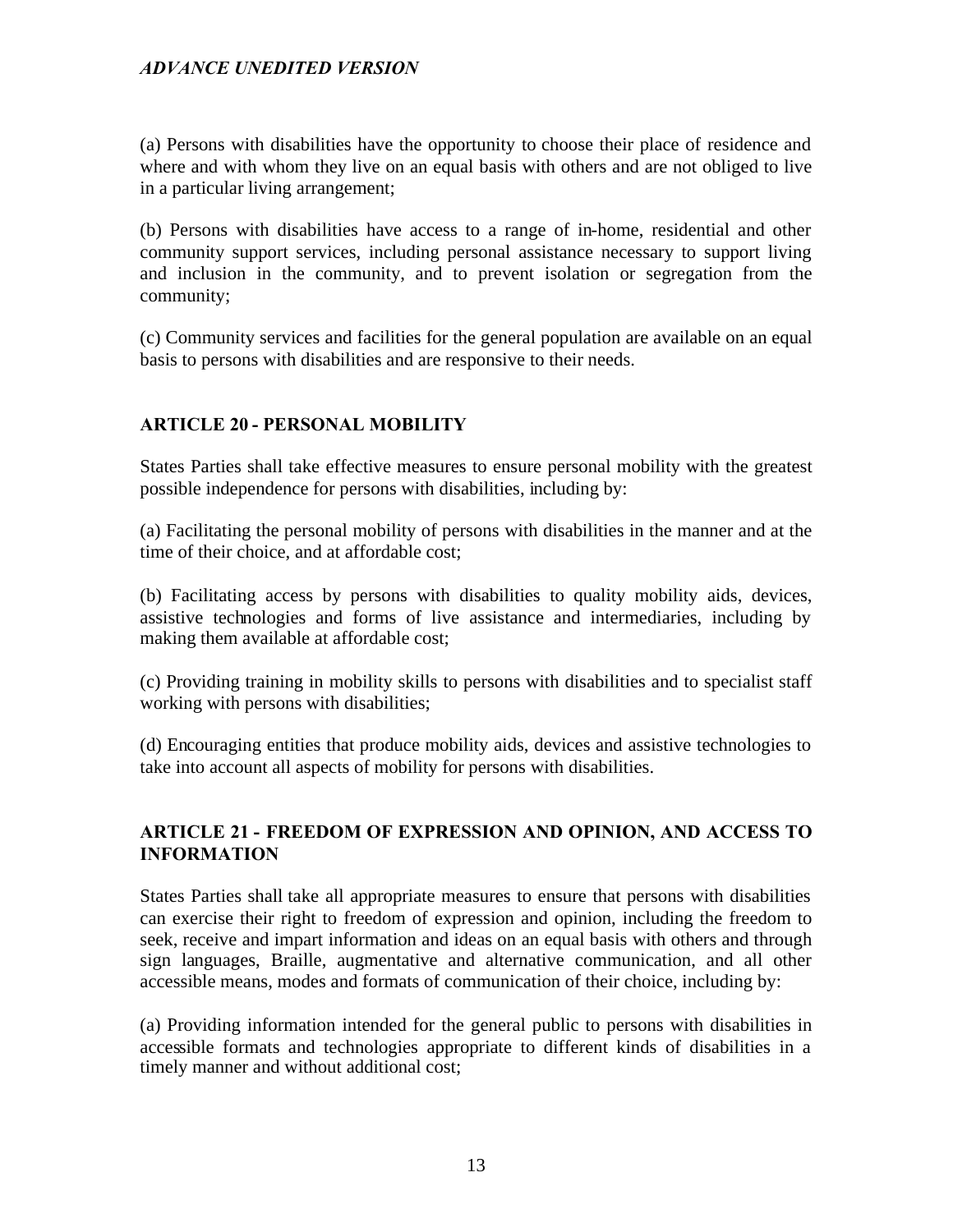(b) Accepting and facilitating the use of sign languages, Braille, augmentative and alternative communication, and all other accessible means, modes and formats of communication of their choice by persons with disabilities in official interactions;

(c) Urging private entities that provide services to the general public, including through the Internet, to provide information and services in accessible and usable formats for persons with disabilities;

(d) Encouraging the mass media, including providers of information through the Internet, to make their services accessible to persons with disabilities;

(e) Recognizing and promoting the use of sign language.

# **ARTICLE 22 - RESPECT FOR PRIVACY**

1. No person with disabilities, regardless of place of residence or living arrangements, shall be subjected to arbitrary or unlawful interference with his or her privacy, family, home or correspondence or other types of communication or to unlawful attacks on his or her honour and reputation. Persons with disabilities have the right to the protection of the law against such interference or attacks.

2. States Parties shall protect the privacy of personal, health and rehabilitation information of persons with disabilities on an equal basis with others.

# **ARTICLE 23 – RESPECT FOR HOME AND THE FAMILY**

1. States Parties shall take effective and appropriate measures to eliminate discrimination against persons with disabilities in all matters relating to marriage, family, parenthood and relationships, on an equal basis with others, so as to ensure that:

(a) The right of all persons with disabilities who are of marriageable age to marry and to found a family on the basis of free and full consent of the intending spouses is recognized;

(b) The rights of persons with disabilities to decide freely and responsibly on the number and spacing of their children and to have access to age-appropriate information, reproductive and family planning education are recognised, and the means necessary to enable them to exercise these rights and the equal opportunity to retain their fertility are provided;

(c) Persons with disabilities, including children, shall retain their fertility on an equal basis with others.

2. States Parties shall ensure the rights and responsibilities of persons with disabilities,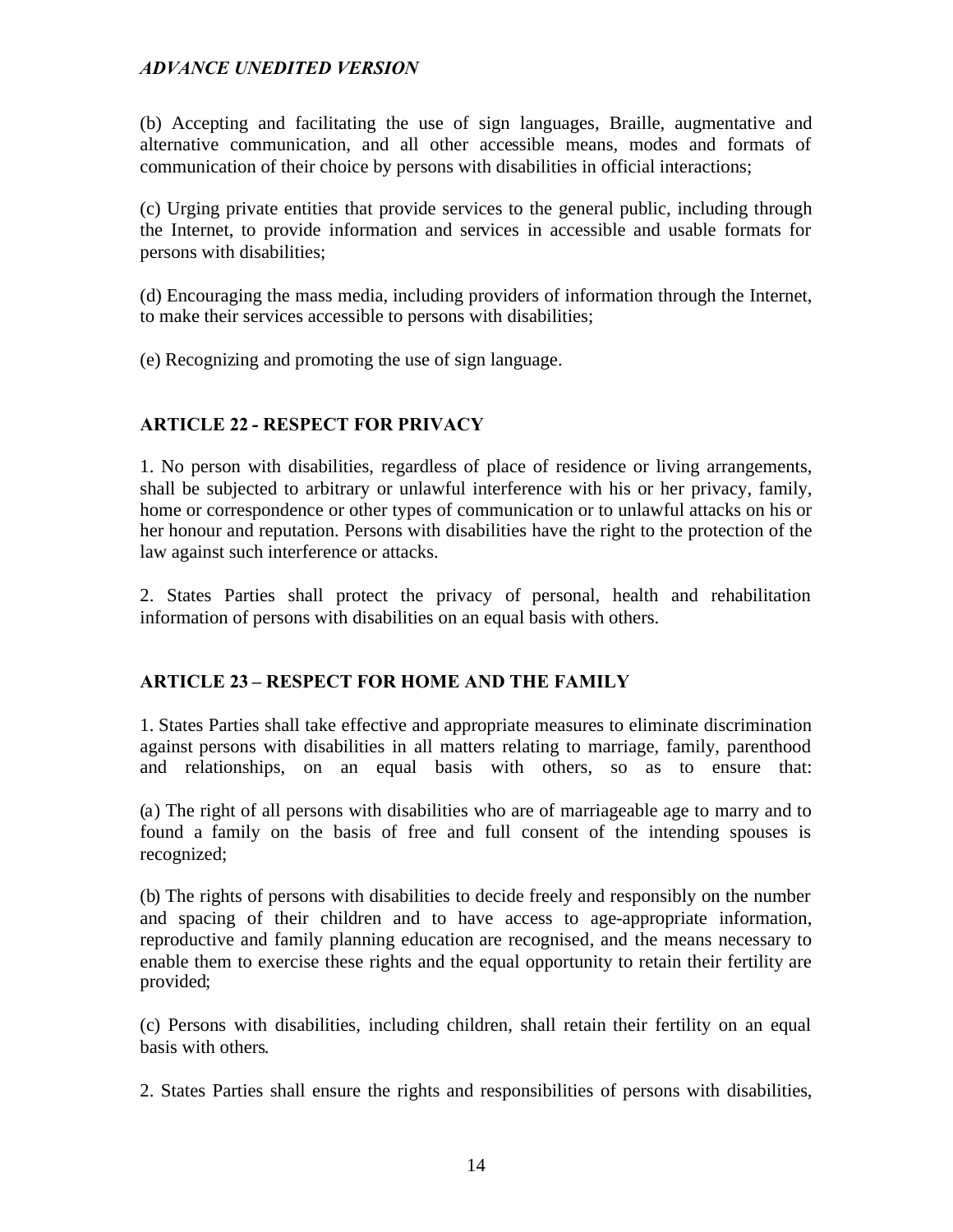with regard to guardianship, wardship, trusteeship and adoption of children, or similar institutions where these concepts exist in national legislation; in all cases the interests of the children shall be paramount. States Parties shall render appropriate assistance to persons with disabilities in the performance of their child-rearing responsibilities.

3. States Parties shall ensure that children with disabilities have equal rights with respect to family life. With a view to realising these rights, and to prevent concealment, abandonment, neglect and segregation of children with disabilities, States Parties shall undertake to provide early and comprehensive information, services and support to children with disabilities and their families.

4. States Parties shall ensure that a child shall not be separated from his or her parents against their will, except when competent authorities subject to judicial review determine, in accordance with applicable law and procedures, that such separation is necessary for the best interests of the child. In no case shall a child be separated from parents on the basis of a disability of either the child or one or both of the parents.

5. States Parties shall undertake that where the immediate family is unable to care for a child with disabilities, to take every effort to provide alternative care within the wider family, and failing that, within the community in a family setting.

# **ARTICLE 24 – EDUCATION**

1. States Parties recognize the right of persons with disabilities to education. With a view to realizing this right without discrimination and on the basis of equal opportunity, States Parties shall ensure an inclusive, education system at all levels, and life-long learning, directed to:

(a) The full development of the human potential and sense of dignity and self worth, and the strengthening of respect for human rights, fundamental freedoms and human diversity;

(b) The development by persons with disabilities of their personality, talents and creativity, as well as their mental and physical abilities, to their fullest potential;

(c) Enabling persons with disabilities to participate effectively in a free society.

2. In realizing this right, States Parties shall ensure:

(a) That persons with disabilities are not excluded from the general education system on the basis of disability, and that children with disabilities are not excluded from free and compulsory primary and secondary education on the basis of disability;

(b) That persons with disabilities can access an inclusive, quality, free primary and secondary education on an equal basis with others in the communities in which they live;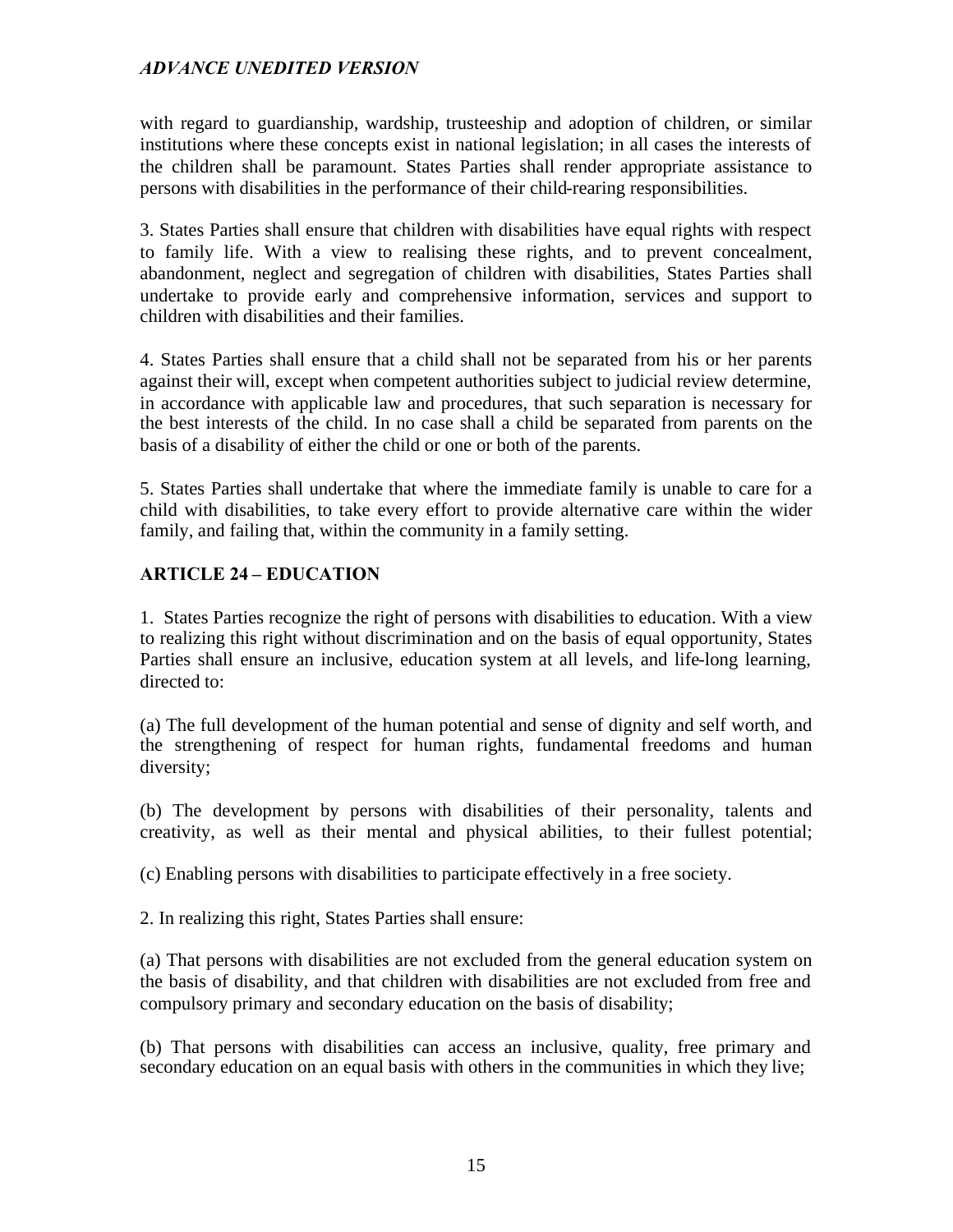(c) Reasonable accommodation of the individual's requirements;

(d) That persons with disabilities receive the support required, within the general education system, to facilitate their effective education;

(d) bis That effective individualized support measures are provided in environments that maximize academic and social development, consistent with the goal of full inclusion.

3. States Parties shall enable persons with disabilities to learn life and social development skills to facilitate their full and equal participation in education and as members of the community. To this end, States Parties shall take appropriate measures, including:

(a) Facilitating the learning of Braille, alternative script, augmentative and alternative modes, means and formats of communication, orientation and mobility skills, and facilitating peer support and mentoring;

(b) Facilitating the learning of sign language and the promotion of the linguistic identity of the deaf community;

(c) Ensuring that the education of persons, and in particular children, who are blind, deaf and deafblind, is delivered in the most appropriate languages and modes and means of communication for the individual, and in environments which maximize academic and social development.

4. In order to help ensure the realization of this right, States Parties shall take appropriate measures to employ teachers, including those with disabilities, who are qualified in sign language and Braille, and to train professionals and staff who work at all levels of education. Such training shall incorporate disability awareness and the use of appropriate augmentative and alternative modes, means and formats of communication, educational techniques and materials to support persons with disabilities.

5. States Parties shall ensure that persons with disabilities are able to access general tertiary education, vocational training, adult education and lifelong learning without discrimination and on an equal basis with others. To this end, States Parties shall ensure that reasonable accommodation is provided to persons with disabilities.

#### **ARTICLE 25 – HEALTH**

States Parties recognize that persons with disabilities have the right to the enjoyment of the highest attainable standard of health without discrimination on the basis of disability. States Parties shall take all appropriate measures to ensure access for persons with disabilities to health services that are gender sensitive, including health-related rehabilitation. In particular, States Parties shall: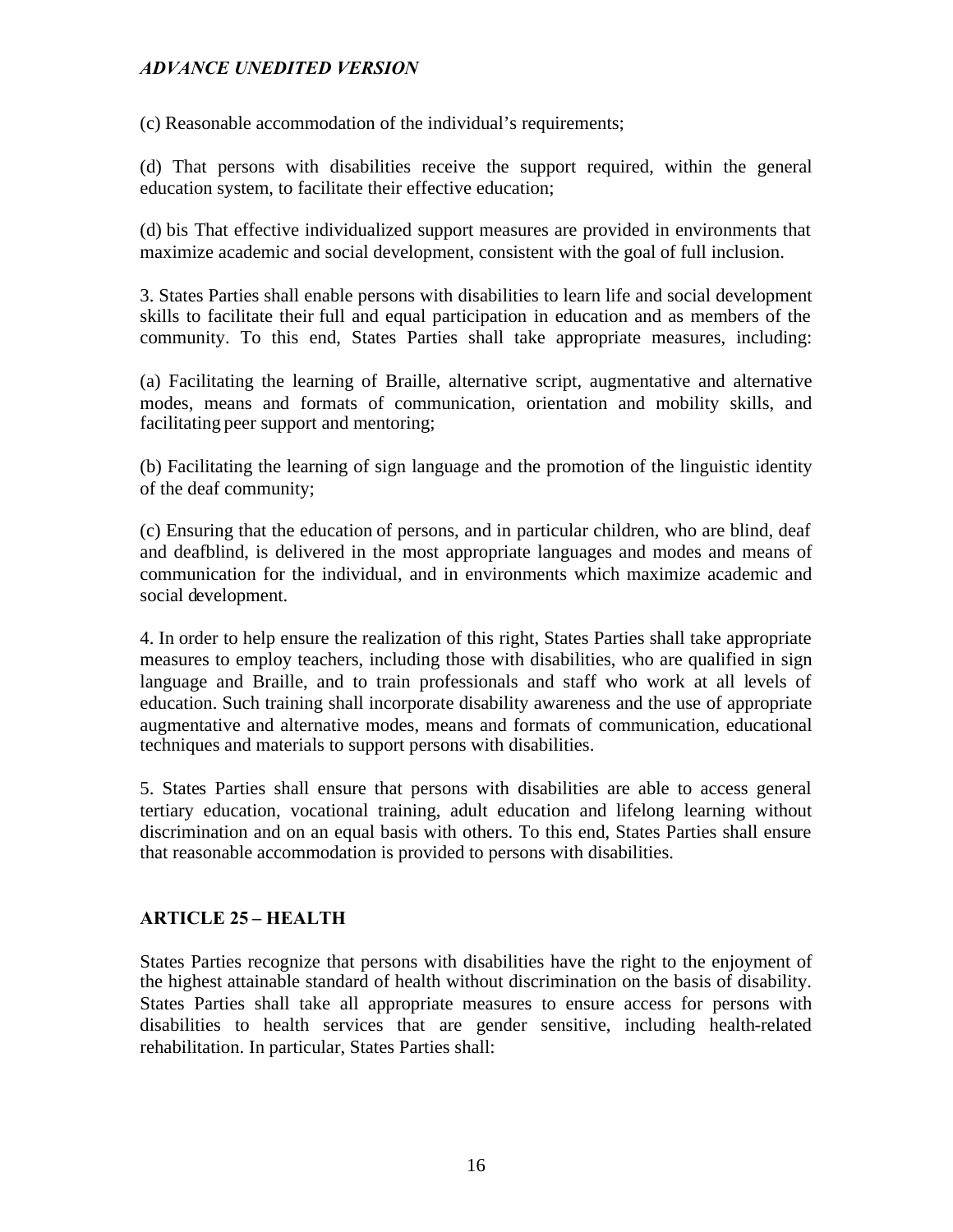(a) Provide persons with disabilities with the same range, quality and standard of free or affordable health care and programmes as provided other persons, including in the area of sexual and reproductive health and population-based public health programmes;

(b) Provide those health services needed by persons with disabilities specifically because of their disabilities, including early identification and intervention as appropriate, and services designed to minimize and prevent further disabilities, including among children and the elderly;

(c) Provide these health services as close as possible to people's own communities, including in rural areas;

(d) Require health professionals to provide care of the same quality to persons with disabilities as to others, including on the basis of free and informed consent by, inter alia, raising awareness of the human rights, dignity, autonomy and needs of persons with disabilities through training and the promulgation of ethical standards for public and private health care;

(e) Prohibit discrimination against persons with disabilities in the provision of health insurance, and life insurance where such insurance is permitted by national law, which shall be provided in a fair and reasonable manner;

(f) Prevent discriminatory denial of health care or health services or food and fluids on the basis of disability.

# **ARTICLE 26 - HABILITATION AND REHABILITATION**

1. States Parties shall take effective and appropriate measures, including through peer support, to enable persons with disabilities to attain and maintain their maximum independence, full physical, mental, social and vocational ability, and full inclusion and participation in all aspects of life. To that end, States Parties shall organize, strengthen and extend comprehensive habilitation and rehabilitation services, particularly in the areas of health, employment, education and social services, in such a way that:

(a) Habilitation and rehabilitation services and programmes begin at the earliest possible stage, and are based on the multidisciplinary assessment of individual needs and strengths;

(b) Habilitation and rehabilitation services and programmes support participation and inclusion in the community and all aspects of society, are voluntary, and are available to persons with disabilities as close as possible to their own communities, including in rural areas.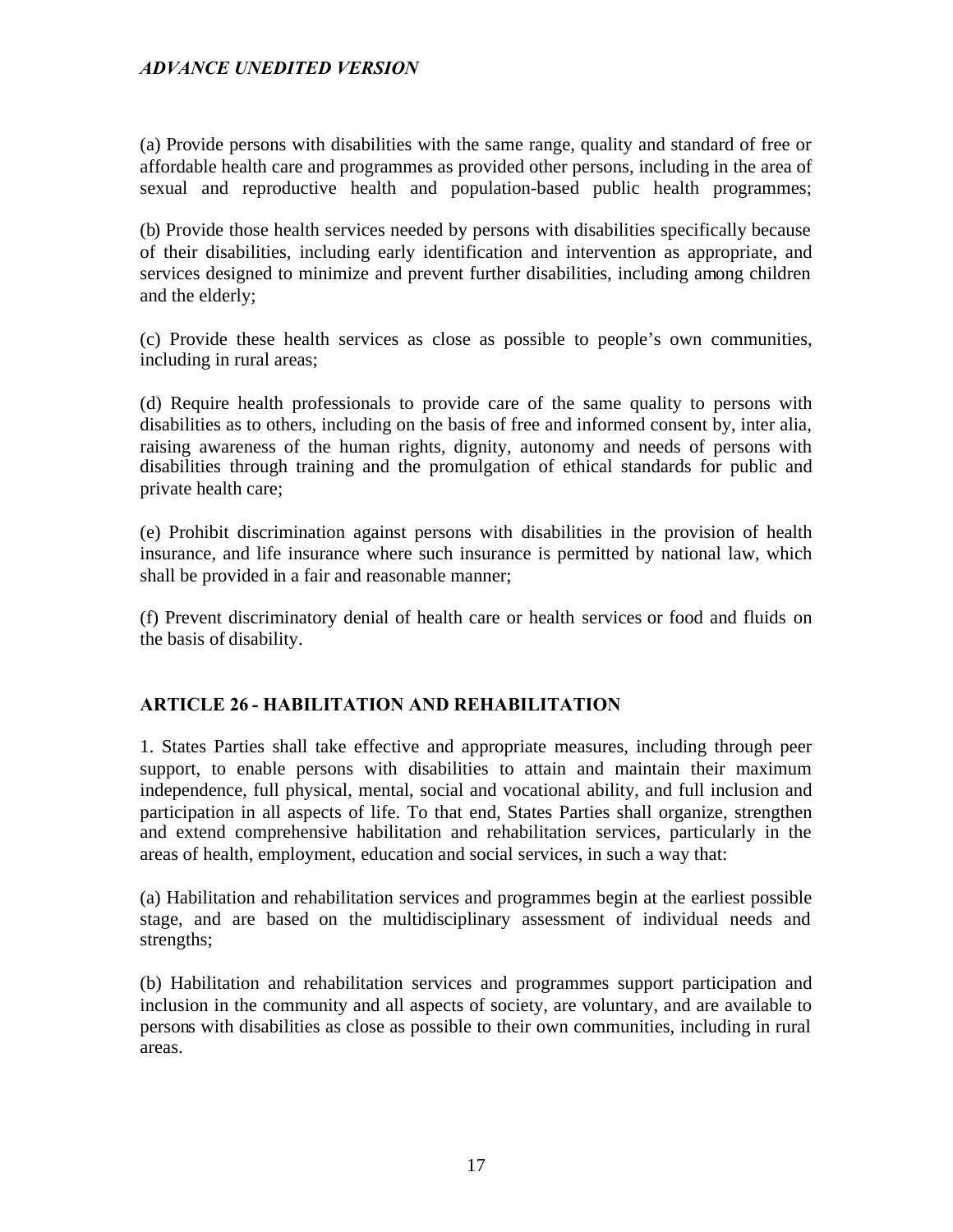2. States Parties shall promote the development of initial and continuing training for professionals and staff working in habilitation and rehabilitation services.

2. bis States parties shall promote the availability, knowledge and use of assistive devices and technologies, designed for persons with disabilities, as they relate to habilitation and rehabilitation.

### **ARTICLE 27 – WORK AND EMPLOYMENT**

1. States Parties recognize the right of persons with disabilities to work, on an equal basis with others; this includes the right to the opportunity to gain a living by work freely chosen or accepted in a labour market and work environment that is open, inclusive and accessible to persons with disabilities. States Parties shall safeguard and promote the realization of the right to work, including for those who acquire a disability during the course of employment, by taking appropriate steps, including through legislation, to, inter alia:

(a) Prohibit discrimination on the basis of disability with regard to all matters concerning all forms of employment, including conditions of recruitment, hiring and employment, continuance of employment, career advancement, and safe and healthy working conditions;

(b) Protect the rights of persons with disabilities, on an equal basis with others, to just and favourable conditions of work, including equal opportunities and equal remuneration for work of equal value, safe and healthy working conditions, including protection from harassment, and the redressing of grievances;

(c) Ensure that persons with disabilities are able to exercise their labour and trade union rights on an equal basis with others;

(d) Enable persons with disabilities to have effective access to general technical and vocational guidance programmes, placement services and vocational and continuing training;

(e) Promote employment opportunities and career advancement for persons with disabilities in the labour market, as well as assistance in finding, obtaining and maintaining and returning to employment;

(f) Promote opportunities for self-employment, entrepreneurship, the development of cooperatives and starting one's own business;

(g) Employ persons with disabilities in the public sector;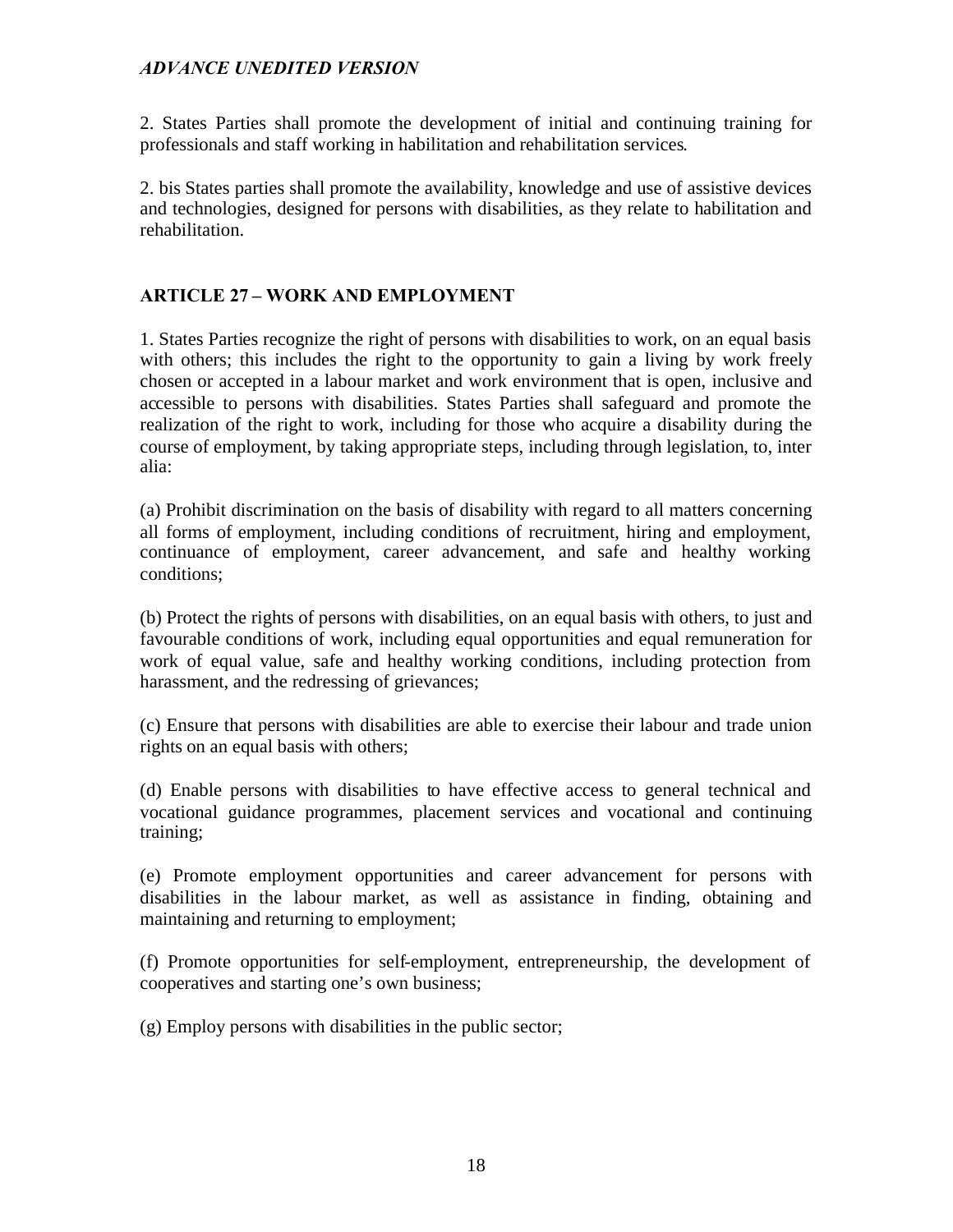(h) Promote the employment of persons with disabilities in the private sector through appropriate policies and measures, which may include affirmative action programmes, incentives and other measures;

(i) Ensure that reasonable accommodation is provided to persons with disabilities in the workplace;

(j) Promote the acquisition by persons with disabilities of work experience in the open labour market;

(k) Promote vocational and professional rehabilitation, job retention and return-to-work programmes for persons with disabilities.

2. States Parties shall ensure that persons with disabilities are not held in slavery or in servitude, and are protected, on an equal basis with others, from forced or compulsory labour.

# **ARTICLE 28 - ADEQUATE STANDARD OF LIVING AND SOCIAL PROTECTION**

1. States Parties recognize the right of persons with disabilities to an adequate standard of living for themselves and their families, including adequate food, clothing and housing and to the continuous improvement of living conditions and shall take appropriate steps to safeguard and promote the realization of this right without discrimination on the basis of disability.

2. States Parties recognize the right of persons with disabilities to social protection, and to the enjoyment of that right without discrimination on the basis of disability, and shall take appropriate steps to safeguard and promote the realization of this right, including measures:

(a) To ensure equal access by persons with disabilities to clean water services, and to ensure access to appropriate and affordable services, devices and other assistance for disability related needs;

(b) To ensure access by persons with disabilities, in particular women and girls with disabilities and the aged with disabilities, to social protection programmes and poverty reduction programmes;

(c) To ensure access by persons with disabilities and their families living in situations of poverty to assistance from the State with disability-related expenses (including adequate training, counselling, financial assistance and respite care);

(d) To ensure access by persons with disabilities to public housing programmes;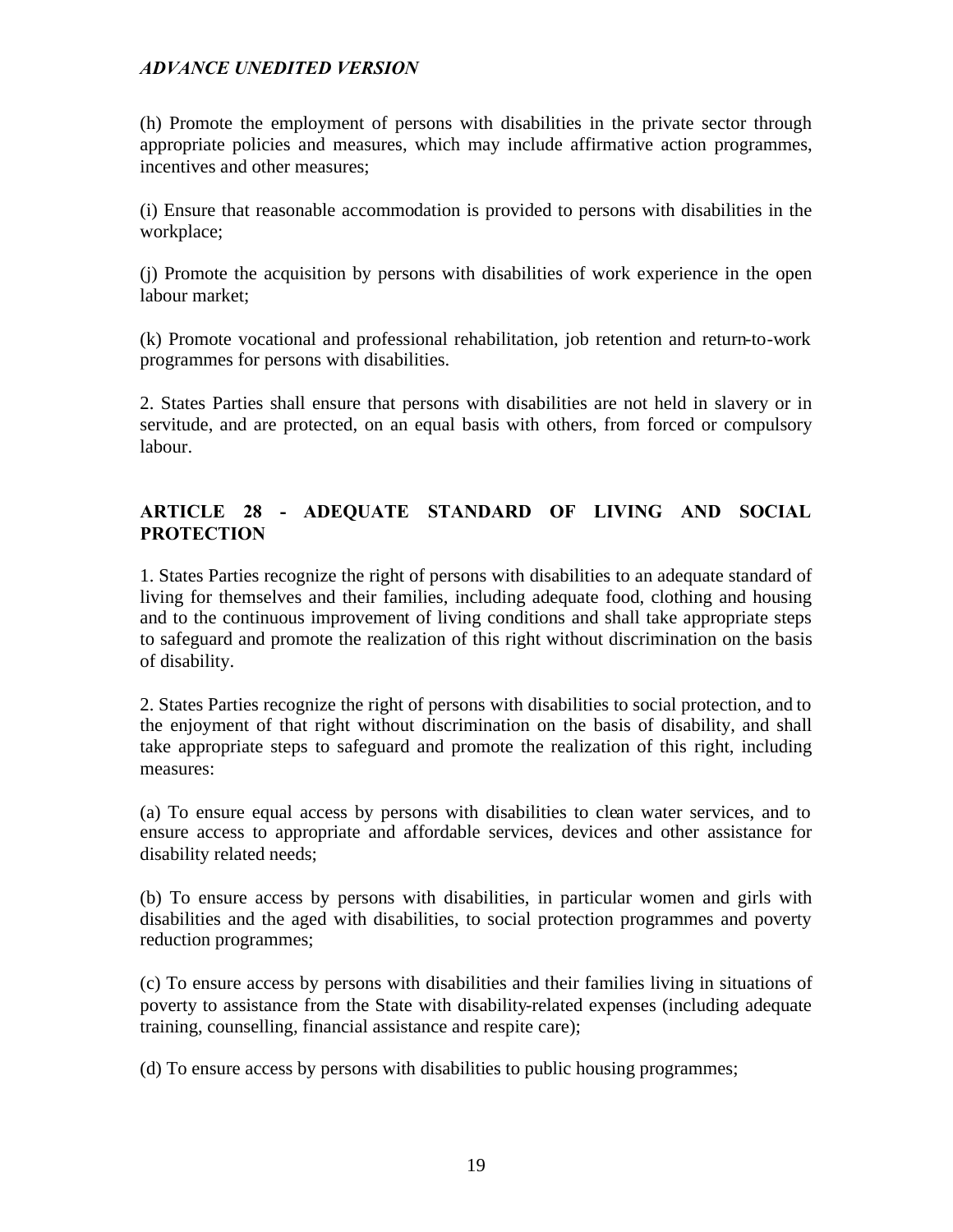(e) To ensure equal access by persons with disabilities to retirement benefits and programs.

### **ARTICLE 29 - PARTICIPATION IN POLITICAL AND PUBLIC LIFE**

States Parties shall guarantee to persons with disabilities their political rights and the opportunity to enjoy them on an equal basis with others, and shall undertake to:

(a) Ensure that persons with disabilities can effectively and fully participate in political and public life on an equal basis with others, directly or through freely chosen representatives, including the right and opportunity for persons with disabilities to vote and be elected, inter alia, by:

(i) Ensuring that voting procedures, facilities and materials are appropriate, accessible and easy to understand and use;

(ii) Protecting the right of persons with disabilities to vote by secret ballot in elections and public referendums, without intimidation, and to stand for elections and to effectively hold office and perform all public functions at all levels of government, facilitating the use of assistive and new technologies where appropriate;

(iii) Guaranteeing the free expression of the will of persons with disabilities as electors and to this end, where necessary, at their request, allowing assistance in voting by a person of their own choice.

(b) Promote actively an environment in which persons with disabilities can effectively and fully participate in the conduct of public affairs, without discrimination and on an equal basis with others, and encourage their participation in public affairs, including:

(i) Participation in non-governmental organizations and associations concerned with the public and political life of the country, and in the activities and administration of political parties;

(ii) Forming and joining organizations of persons with disabilities to represent persons with disabilities at international, national, regional and local levels.

# **ARTICLE 30 - PARTICIPATION IN CULTURAL LIFE, RECREATION, LEISURE AND SPORT**

1. States Parties recognize the right of persons with disabilities to take part on an equal basis with others in cultural life, and shall take all appropriate measures to ensure that persons with disabilities:

(a) Enjoy access to cultural materials in accessible formats;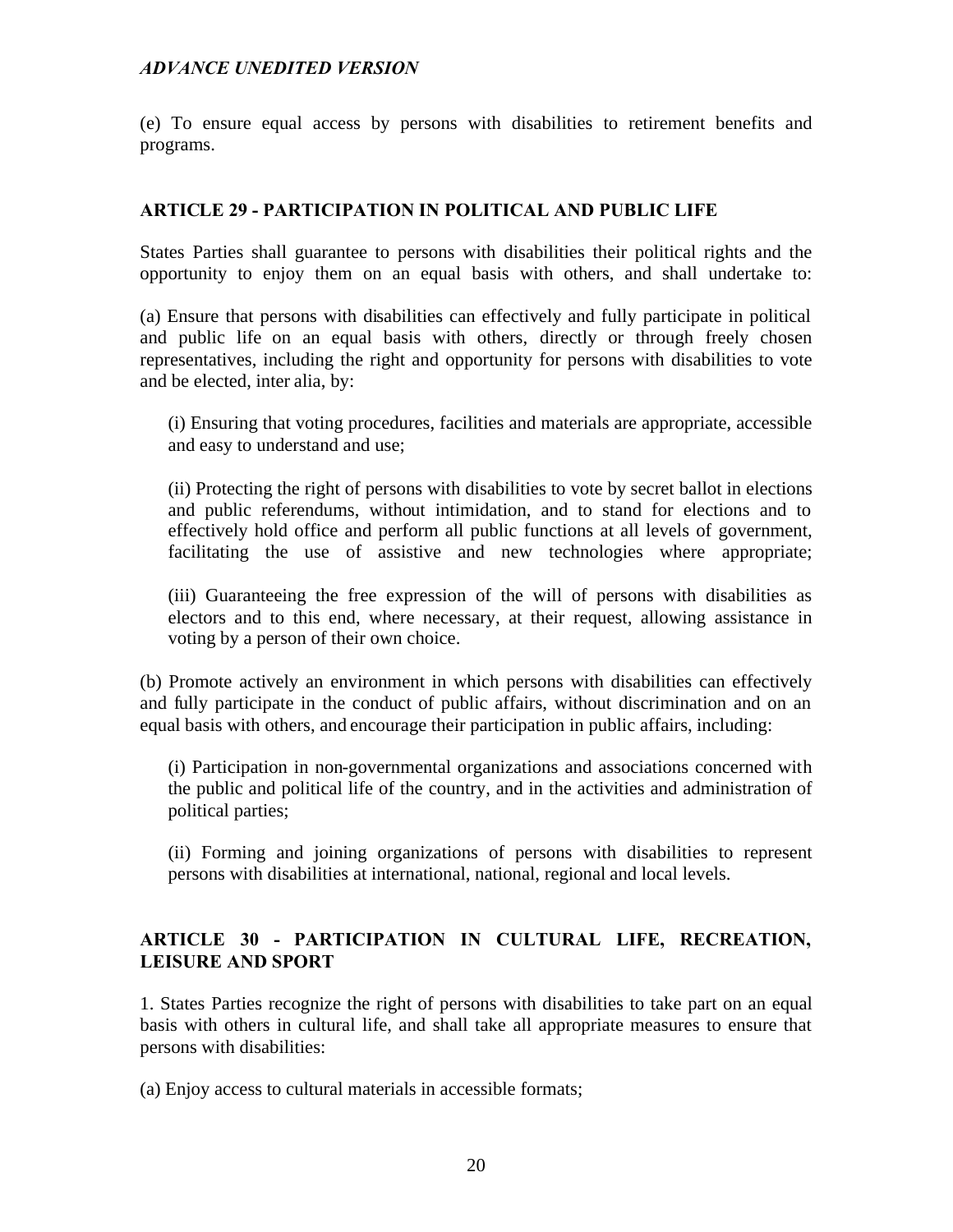(b) Enjoy access to television programmes, films, theatre, and other cultural activities, in accessible formats;

(c) Enjoy access to places for cultural performances or services, such as theatres, museums, cinemas, libraries and tourism services, and, as far as possible, enjoy access to monuments and sites of national cultural importance.

2. States Parties shall take appropriate measures to enable persons with disabilities to have the opportunity to develop and utilize their creative, artistic and intellectual potential, not only for their own benefit, but also for the enrichment of society.

3. States Parties shall take all appropriate steps, in accordance with international law, to ensure that laws protecting intellectual property rights do not constitute an unreasonable or discriminatory barrier to access by persons with disabilities to cultural materials.

4. Persons with disabilities shall be entitled, on an equal basis with others, to recognition and support of their specific cultural and linguistic identity, including sign languages and deaf culture.

5. With a view to enabling persons with disabilities to participate on an equal basis with others in recreational, leisure and sporting activities, States Parties shall take appropriate measures:

(a) To encourage and promote the participation, to the fullest extent possible, of persons with disabilities in mainstream sporting activities at all levels;

(b) To ensure that persons with disabilities have an opportunity to organize, develop and participate in disability-specific sporting and recreational activities, and to this end, encourage the provision, on an equal basis with others, of appropriate instruction, training and resources;

(c) To ensure that persons with disabilities have access to sporting and recreational and tourism venues;

(d) To ensure that children with disabilities have equal access to participation in play, recreation, and leisure and sporting activities, including those activities in the school system;

(e) To ensure that persons with disabilities have access to services from those involved in the organization of recreational, tourism, leisure and sporting activities.

# **ARTICLE 31 - STATISTICS AND DATA COLLECTION**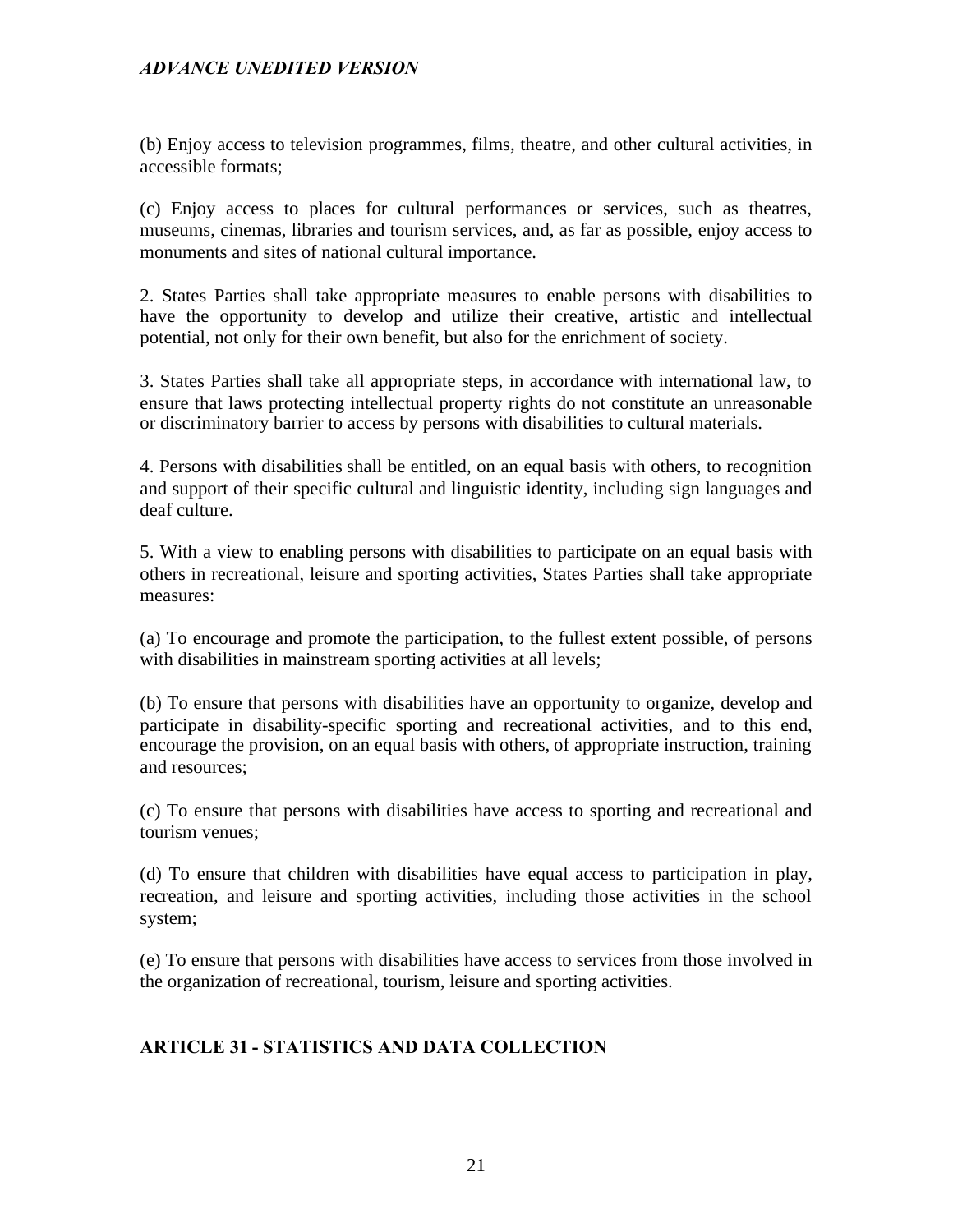1. States Parties undertake to collect appropriate information, including statistical and research data, to enable them to formulate and implement policies to give effect to the present Convention. The process of collecting and maintaining this information shall:

(a) Comply with legally established safeguards, including legislation on data protection, to ensure confidentiality and respect for the privacy of persons with disabilities;

(b) Comply with internationally accepted norms to protect human rights and fundamental freedoms and ethical principles of statistics.

2. The information collected in accordance with this article shall be disaggregated as appropriate and used to help assess the implementation of States Parties obligations under the present Convention, and to identify and address the barriers faced by persons with disabilities in exercising their rights.

3. States Parties shall assume the responsibility for the dissemination of these statistics and ensure their accessibility to persons with disabilities and others.

# **ARTICLE 32 - INTERNATIONAL COOPERATION**

1. States Parties recognize the importance of international cooperation and its promotion, in support of national efforts for the realization of the purpose and objectives of the present Convention, and will undertake appropriate and effective measures in this regard, between and among States and, as appropriate, in partnership with relevant international and regional organizations and civil society, in particular organizations of persons with disabilities. Such measures could include, inter alia:

(a) Ensuring that international cooperation, including international development programmes, are inclusive of, and accessible to, persons with disabilities;

(b) Facilitating and supporting capacity-building, including through the exchange and sharing of information, experiences, training programmes and best practices;

(c) Facilitating cooperation in research and access to scientific and technical knowledge; and

(d) Providing, as appropriate, technical and economic assistance, including by facilitating access to and sharing of accessible and assistive technologies, and through the transfer of technologies.

2. The provisions of this article are without prejudice to the obligations of each state party to fulfill its obligations under the convention.

# **ARTICLE 33 - NATIONAL IMPLEMENTATION AND MONITORING**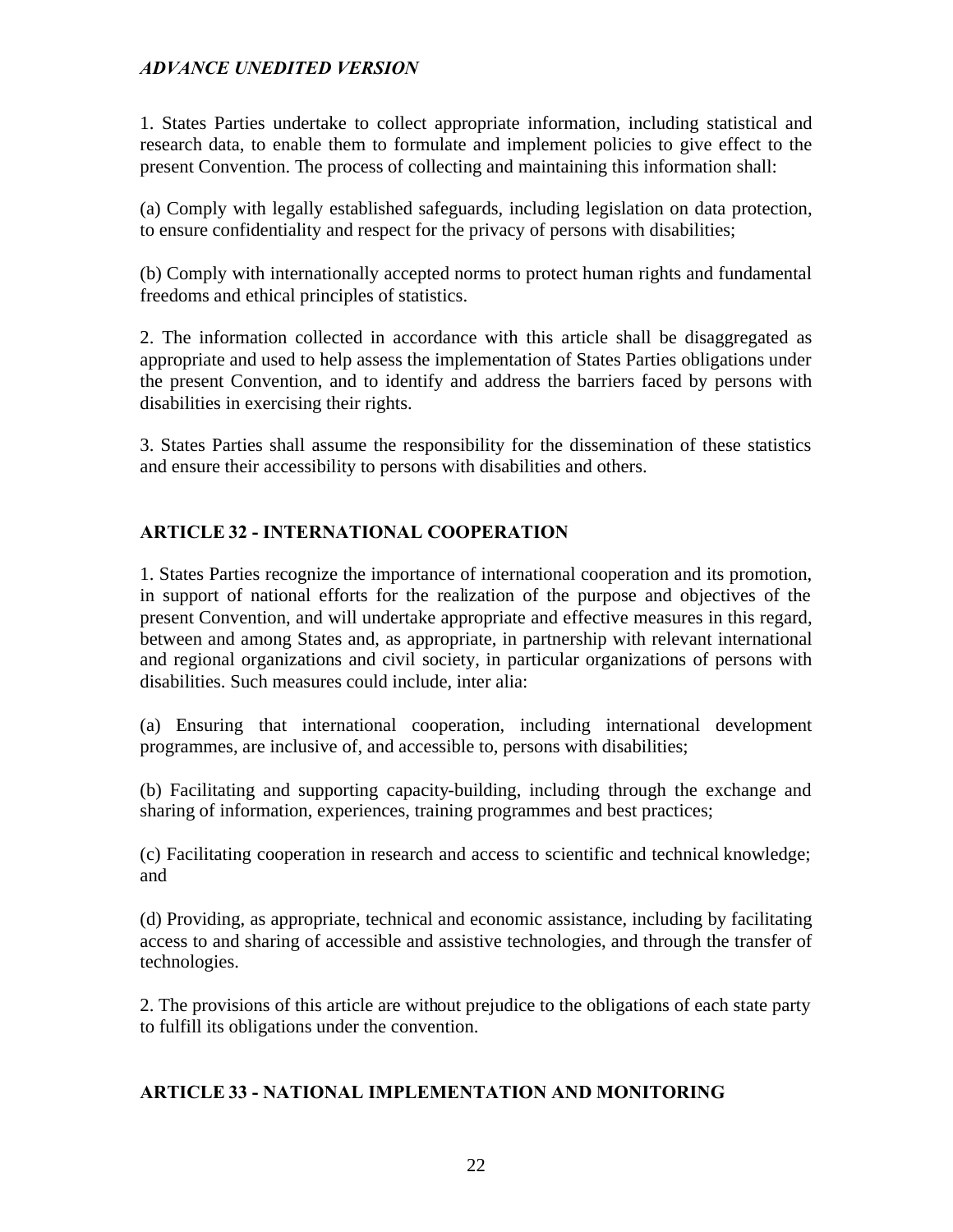1. States Parties, in accordance with their system of organization, shall designate one or more focal points within government for matters relating to the implementation of the present Convention, and shall give due consideration to the establishment or designation of a coordination mechanism within Government to facilitate related action in different sectors and at different levels.

2. States Parties shall, in accordance with their legal and administrative systems, maintain, strengthen, designate or establish within the State Party, a framework, including one or more independent mechanisms, as appropriate, to promote, protect and monitor implementation of the present Convention. When designating or establishing such a mechanism, States Parties shall take into account the principles relating to the status and functioning of national institutions for protection and promotion of human rights.

3. Civil society, in particular persons with disabilities and their representative organizations, shall be involved and participate fully in the monitoring process.

### **ARTICLE 34 – COMMITTEE ON THE RIGHTS OF PERSONS WITH DISABILITIES**

1. There shall be established a Committee on the Rights of Persons with Disabilities (hereafter referred to as the Committee) which shall carry out the functions hereinafter provided.

2. The Committee shall consist, at the time of entry into force of the present Convention, of 12 experts. After an additional sixty ratifications or accessions to the Convention, the membership of the Committee shall increase by 6 members, attaining a maximum number of 18 members.

3. The members of the Committee shall serve in their personal capacity and shall be of high moral standing and recognized competence and experience in the field covered by the present Convention. When nominating their candidates, States Parties are invited to give due consideration to the provision set out in article 4.3 of the present Convention.

4. The members of the Committee shall be elected by States Parties, consideration being given to equitable geographical distribution, the representation of the different forms of civilization and of the principal legal systems, balanced gender representation and the participation of experts with disabilities.

5. The members of the Committee shall be elected by secret ballot from a list of persons nominated by the States Parties from among their nationals at meetings of States Parties convened by the Secretary General of the United Nations. At those meetings, for which two thirds of States Parties shall constitute a quorum, the persons elected to the Committee shall be those who obtain the largest number of votes and an absolute majority of the votes of the representatives of States Parties present and voting.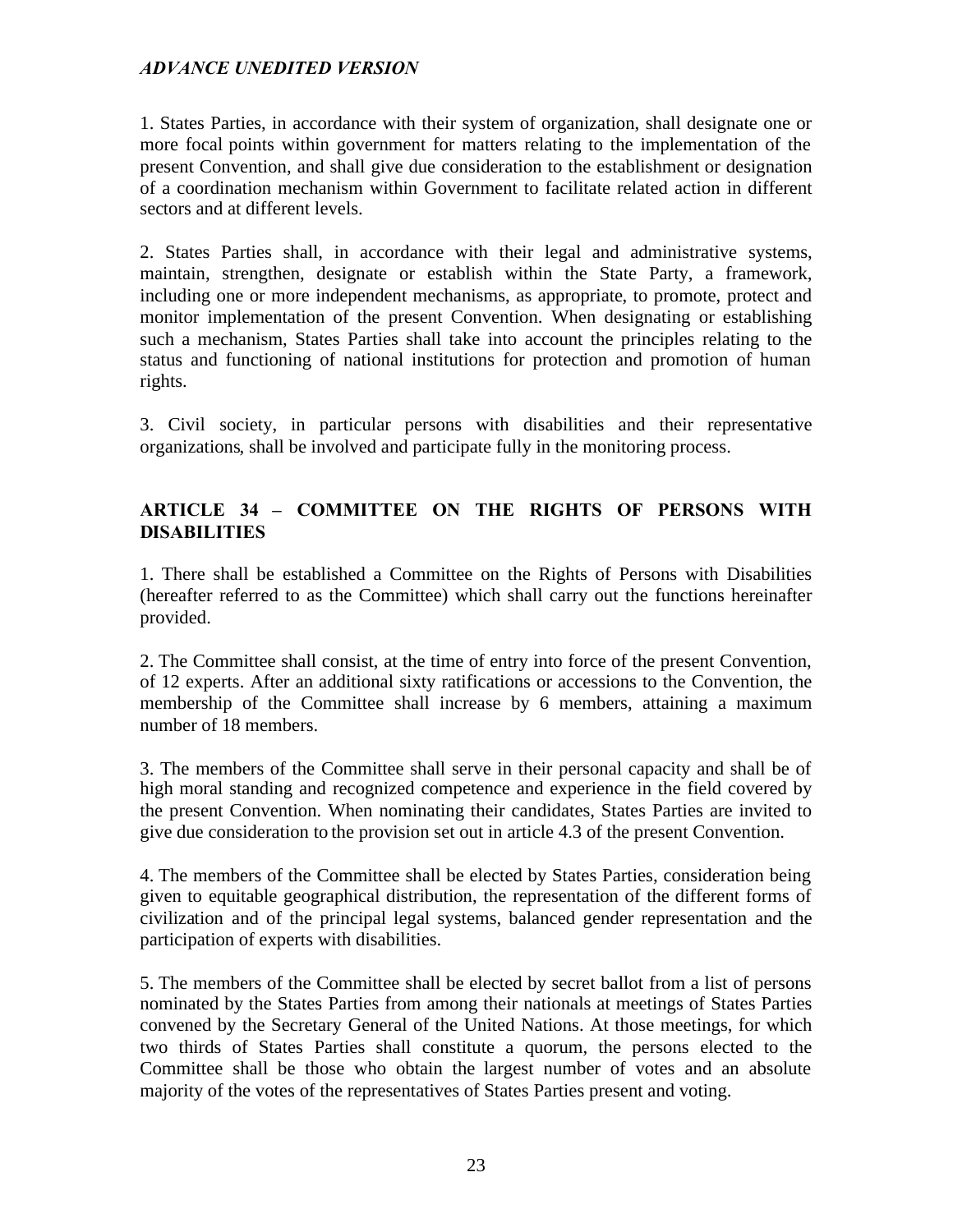6. The initial election shall be held no later than six months after the date of entry into force of the present Convention. At least four months before the date of each election, the Secretary General of the United Nations shall address a letter to the States Parties inviting them to submit the nominations within two months. The Secretary General shall subsequently prepare a list in alphabetical order of all persons thus nominated, indicating the State Parties which have nominated them, and shall submit it to the States Parties to the present Convention.

7. The members of the Committee shall be elected for a term of four years. They shall be eligible for re-election once. However, the term of six of the members elected at the first election shall expire at the end of two years; immediately after the first election, the names of these six members shall be chosen by lot by the chairperson of the meeting referred to in paragraph 5 of this article.

8. The election of the six additional members of the Committee shall be held on the occasion of regular elections, in accordance with the relevant provisions of this article.

9. If a member of the Committee dies or resigns or declares that for any other cause she or he can no longer perform her or his duties, the State Party which nominated the member shall appoint another expert possessing the qualifications and meeting the requirements set out in the relevant provisions of this article, to serve for the remainder of the term.

10. The Committee shall establish its own rules of procedure.

11. The Secretary General of the United Nations shall provide the necessary staff and facilities for the effective performance of the functions of the Committee under the present Convention, and shall convene its initial meeting.

12. With the approval of the General Assembly, the members of the Committee established under the present Convention shall receive emoluments from United Nations resources on such terms and conditions as the Assembly may decide, having regard to the importance of the Committee's responsibilities.

13. The members of the Committee shall be entitled to the facilities, privileges and immunities of experts on mission for the United Nations as laid down in the relevant sections of the Convention on the Privileges and Immunities of the United Nations.

#### **ARTICLE 35 – REPORTS BY STATES PARTIES**

1. Each State Party shall submit to the Committee, through the Secretary General of the United Nations, a comprehensive report on measures taken to give effect to its obligations under the present Convention and on the progress made in that regard, within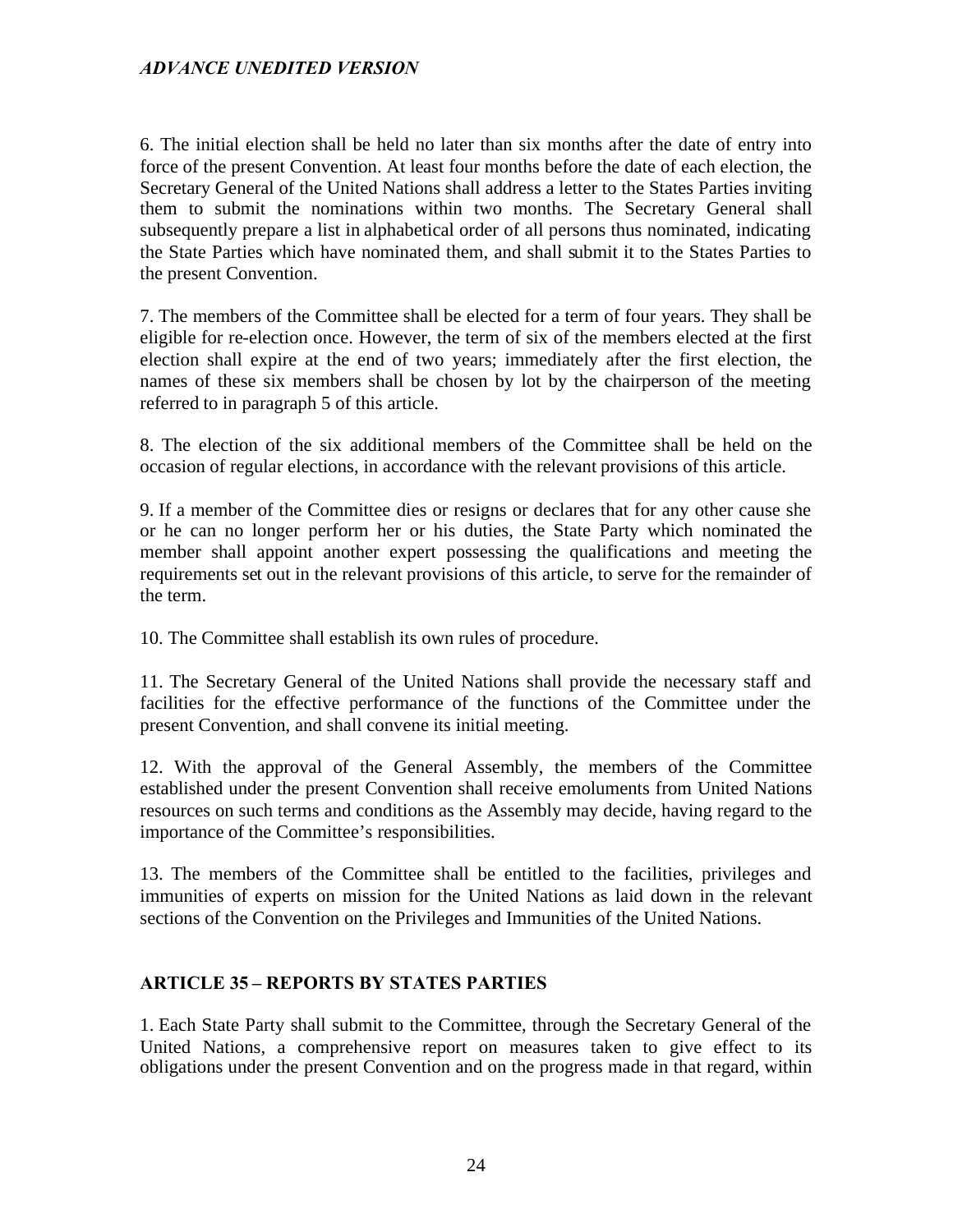two years after the entry into force of the present Convention for the State Party concerned.

2. Thereafter, States Parties shall submit subsequent reports at least every four years and further whenever the Committee so requests.

3. The Committee shall decide any guidelines applicable to the content of the reports.

4. A State Party which has submitted a comprehensive initial report to the Committee need not, in its subsequent reports, repeat information previously provided. When preparing reports to the Committee, States Parties are invited to consider doing so in an open and transparent process and to give due consideration to the provision set out in article 4.3 of the present Convention.

5. Reports may indicate factors and difficulties affecting the degree of fulfillment of obligations under the present Convention.

# **ARTICLE 36 – CONSIDERATION OF REPORTS**

1. Each report shall be considered by the Committee, which shall make such suggestions and general recommendations on the report as it may consider appropriate and shall forward these to the State Party concerned. The State Party may respond with any information it chooses to the Committee. The Committee may request further information from States Parties relevant to the implementation of the present Convention

2. If a State Party is significantly overdue in the submission of a report, the Committee may notify the State Party concerned of the need to examine the implementation of the present Convention in that State Party, on the basis of reliable information available to the Committee if the relevant report is not submitted within three months following the notification, and the Committee shall invite the State Party concerned to participate in such examination. Should the State Party respond by submitting the relevant report, the provisions of paragraph 1 of this article will apply.

3. The Secretary General of the United Nations shall make available the reports to all States Parties.

4. States Parties shall make their reports widely available to the public in their own countries and facilitate access to the suggestions and general recommendations relating to these reports.

5. The Committee shall transmit, as it may consider appropriate, to the specialized agencies, funds and programmes of the United Nations, and other competent bodies, reports from States Parties in order to address a request or indication of a need for technical advice or assistance contained therein, along with the Committee's observations and recommendations, if any, on these requests or indications.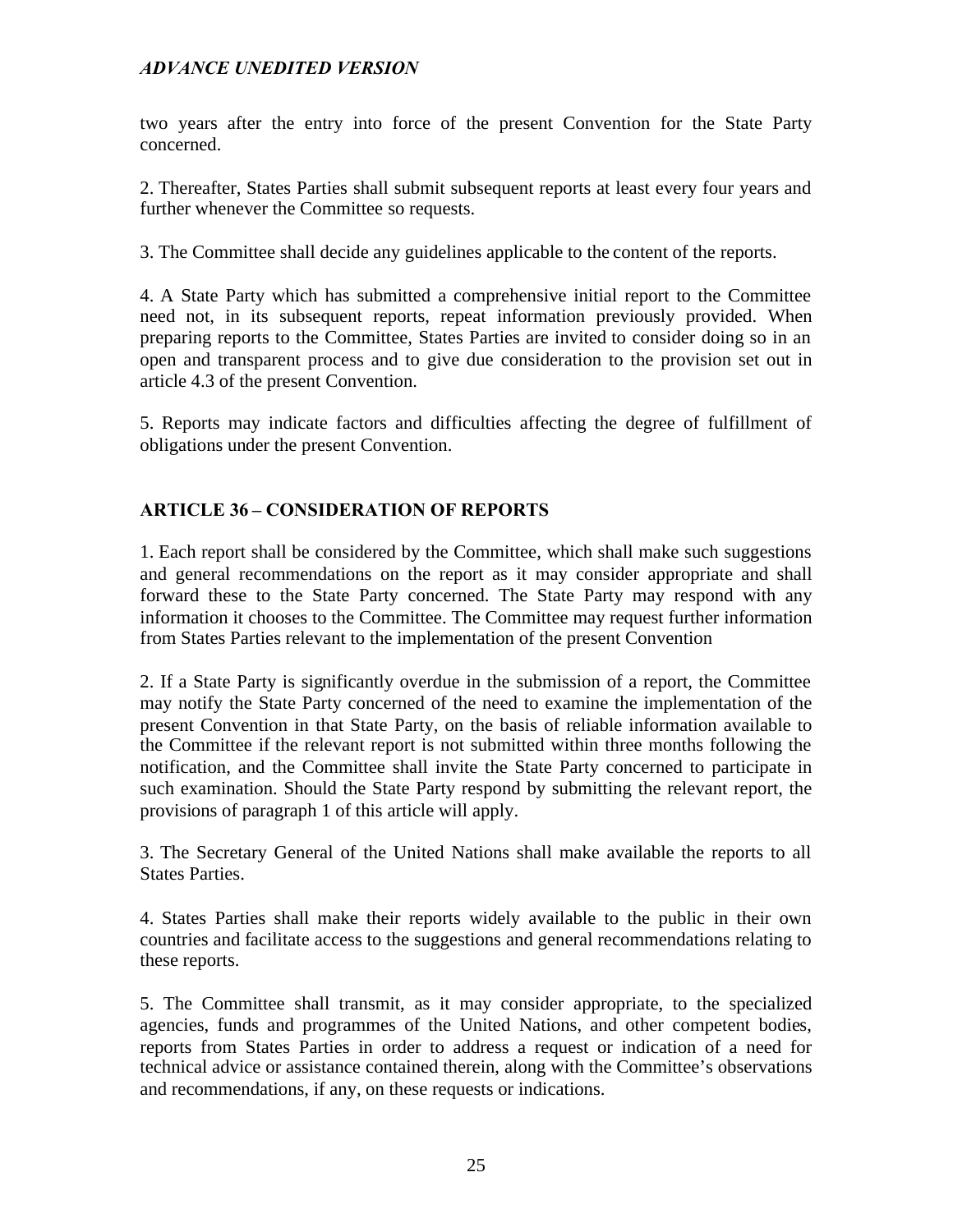#### **ARTICLE 37 – COOPERATION BETWEEN STATES PARTIES AND THE COMMITTEE**

1. Each State party shall cooperate with the Committee and assist its members in the fulfillment of their mandate.

2. In its relationship with States Parties, the Committee shall give due consideration to ways and means of enhancing national capacities for the implementation of the present Convention, including through international cooperation.

# **ARTICLE 38 – RELATIONSHIP OF THE COMMITTEE WITH OTHER BODIES**

In order to foster the effective implementation of the present Convention and to encourage international cooperation in the field covered by the present Convention:

1. The specialized agencies and other United Nations organs shall be entitled to be represented at the consideration of the implementation of such provisions of the present Convention as fall within the scope of their mandate. The Committee may invite the specialized agencies and other competent bodies as it may consider appropriate to provide expert advice on the implementation of the Convention in areas falling within the scope of their respective mandates. The Committee may invite specialized agencies and other United Nations organs to submit reports on the implementation of the Convention in areas falling within the scope of their activities.

2. As it discharges its mandate, the Committee shall consult, as appropriate, other relevant bodies instituted by international human rights treaties, with a view to ensure the consistency of their respective reporting guidelines, suggestions and general recommendations, and avoid duplication and overlap in the performance of their functions.

#### **ARTICLE 39 – REPORT OF THE COMMITTEE**

The Committee shall report every two years to the General Assembly and to the Economic and Social Council on its activities, and may make suggestions and general recommendations based on the examination of reports and information received from the States Parties. Such suggestions and general recommendations shall be included in the report of the Committee together with comments, if any, from States Parties.

#### **ARTICLE 40 – CONFERENCE OF STATES PARTIES**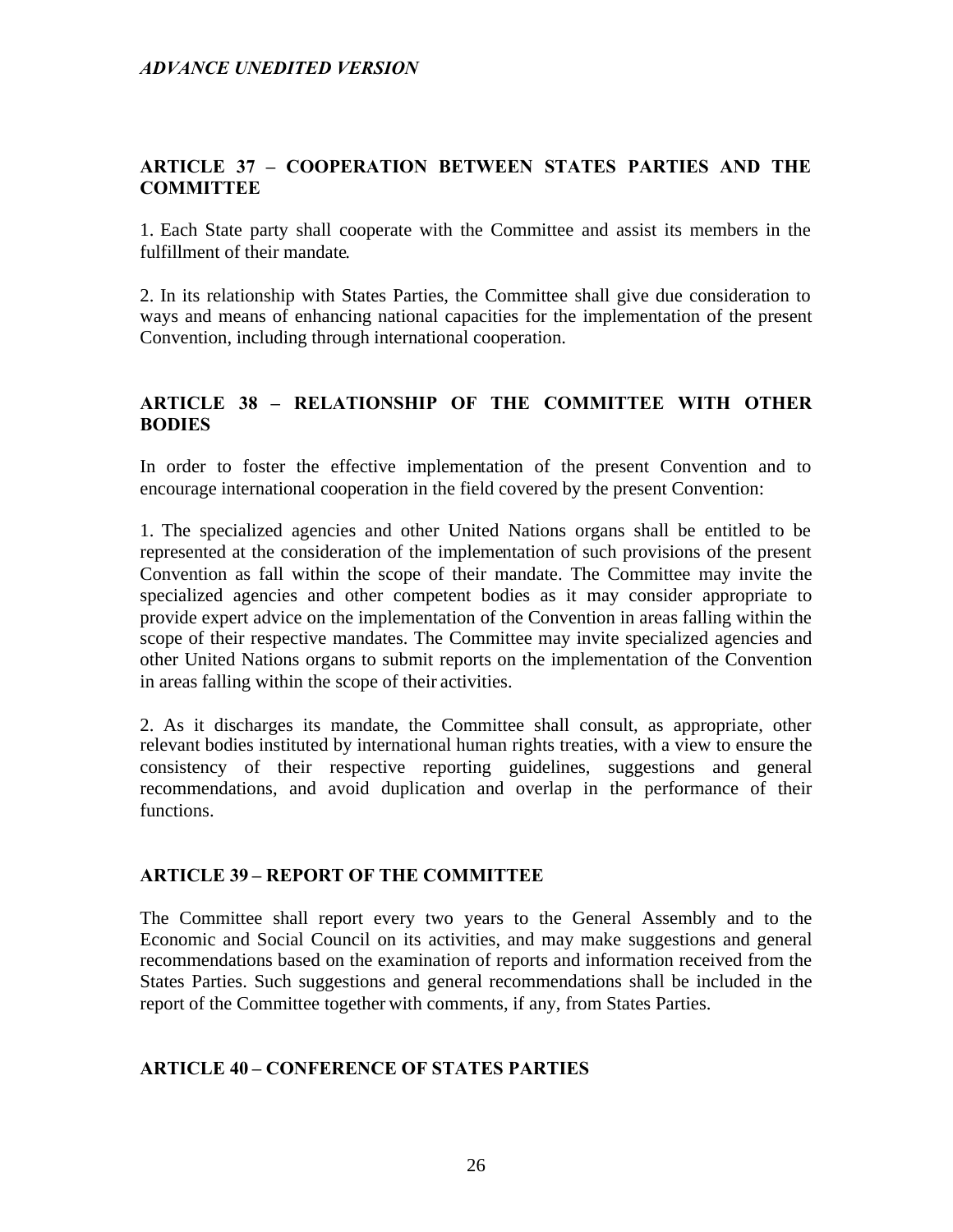1. The States Parties shall meet regularly in a Conference of States Parties in order to consider any matter with regard to the implementation of the present Convention.

2. No later than six months after the entry into force of the present Convention, the Conference of the States Parties shall be convened by the Secretary-General of the United Nations. The subsequent meetings shall be convened by the Secretary-General of the United Nations biennially or upon the decision of the Conference of States Parties.

### **ARTICLE 41 – DEPOSITARY**

The Secretary-General of the United Nations shall be the depositary of the present Convention.

### **ARTICLE 42 – SIGNATURE**

The present Convention shall be open for signature by all States and by regional integration organizations at United Nations Headquarters in New York as of [xxxx].

### **ARTICLE 43 - CONSENT TO BE BOUND**

The present Convention shall be subject to ratification by signatory States and to formal confirmation by signatory regional integration organizations. It shall be open for accession by any State or regional integration organization which has not signed the Convention.

#### **ARTICLE 44 - REGIONAL INTEGRATION ORGANIZATIONS**

1. "Regional integration organization" shall mean an organization constituted by sovereign States of a given region, to which its Member States have transferred competence in respect of matters governed by this Convention. Such organizations shall declare, in their instruments of formal confirmation or accession, the extent of their competence with respect to matters governed by this Convention. Subsequently, they shall inform the depositary of any substantial modification in the extent of their competence.

2. References to "States Parties" in the present Convention shall apply to such organizations within the limits of their competence.

3. For the purposes of Article 45, paragraph 1 and Article 47, paragraph 2 and 3, any instrument deposited by a regional integration organization shall not be counted.

4. Regional integration organizations, in matters within their competence, may exercise their right to vote in the Conference of States Parties, with a number of votes equal to the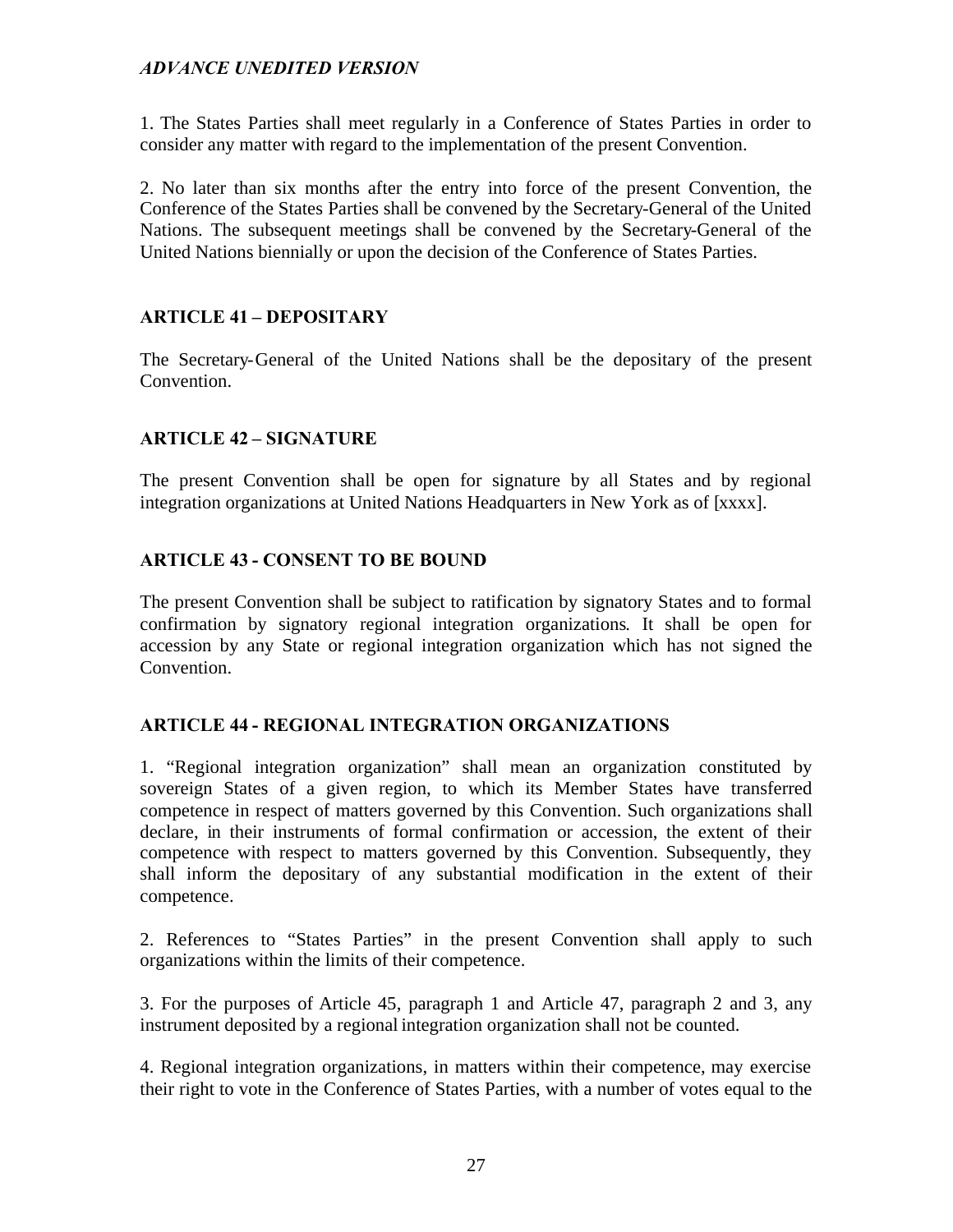number of their member States that are Parties to this Convention. Such an organization shall not exercise its right to vote if any of its member States exercises its right, and vice versa.

### **ARTICLE 45 - ENTRY INTO FORCE**

1. The present Convention shall enter into force on the thirtieth day after the deposit of the twentieth instrument of ratification or accession.

2. For each State or regional integration organization ratifying, formally confirming or acceding to the Convention after the deposit of the twentieth such instrument, the Convention shall enter into force on the thirtieth day after the deposit of its own such instrument.

### **ARTICLE 46 – RESERVATIONS**

1. Reservations incompatible with the object and purpose of the present Convention shall not be permitted.

2. Reservations may be withdrawn at any time.

# **ARTICLE 47– AMENDMENTS**

1. Any State Party may propose an amendment to the present Convention and submit it to the Secretary-General of the United Nations. The Secretary-General shall communicate any proposed amendments to States Parties, with a request to be notified whether they favour a conference of States Parties for the purpose of considering and deciding upon the proposals. In the event that, within four months from the date of such communication, at least one third of the States Parties favour such a conference, the Secretary-General shall convene the conference under the auspices of the United Nations. Any amendment adopted by a majority of two thirds of the States Parties present and voting shall be submitted by the Secretary-General to the General Assembly for approval and thereafter to all States Parties for acceptance.

2. An amendment adopted and approved in accordance with paragraph 1 shall enter into force on the thirtieth day after the number of instruments of acceptance deposited reaches two-thirds of the number of States Parties at the date of adoption of the amendment. Thereafter, the amendment shall enter into force for any State Party on the thirtieth day following the deposit of its own instrument of acceptance. An amendment shall be binding only on those States Parties which have accepted it.

3. If so decided by the Conference of States Parties by consensus, an amendment adopted and approved in accordance with paragraph 1 which relates exclusively to Articles 34, 38, 39 and 40 shall enter into force for all States Parties on the thirtieth day after the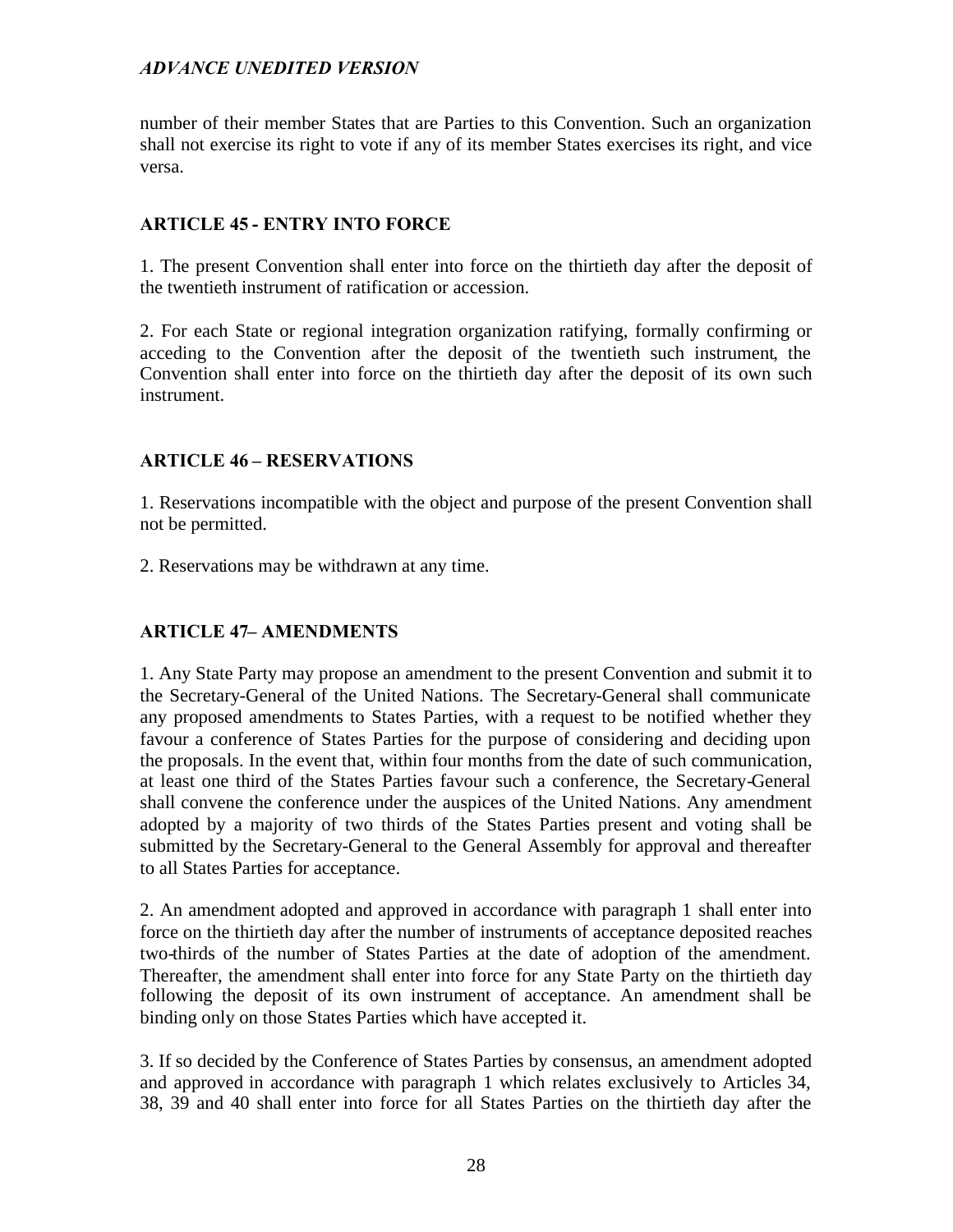number of instruments of acceptance deposited reaches two-thirds of the number of States Parties at the date of adoption of the amendment.

### **ARTICLE 48 – DENUNCIATION**

A State Party may denounce the present Convention by written notification to the Secretary-General of the United Nations. The denunciation shall become effective one year after the date of receipt of the notification by the Secretary-General.

### **ARTICLE 49 - ACCESSIBLE FORMAT**

The text of the present Convention shall be made available in accessible format.

### **ARTICLE 50 - AUTHENTIC TEXTS**

The Arabic, Chinese, English, French, Russian and Spanish texts of the present Convention shall be equally authentic.

*In witness thereof* the undersigned plenipotentiaries, being duly authorized thereto by their respective Governments, have signed the present Convention.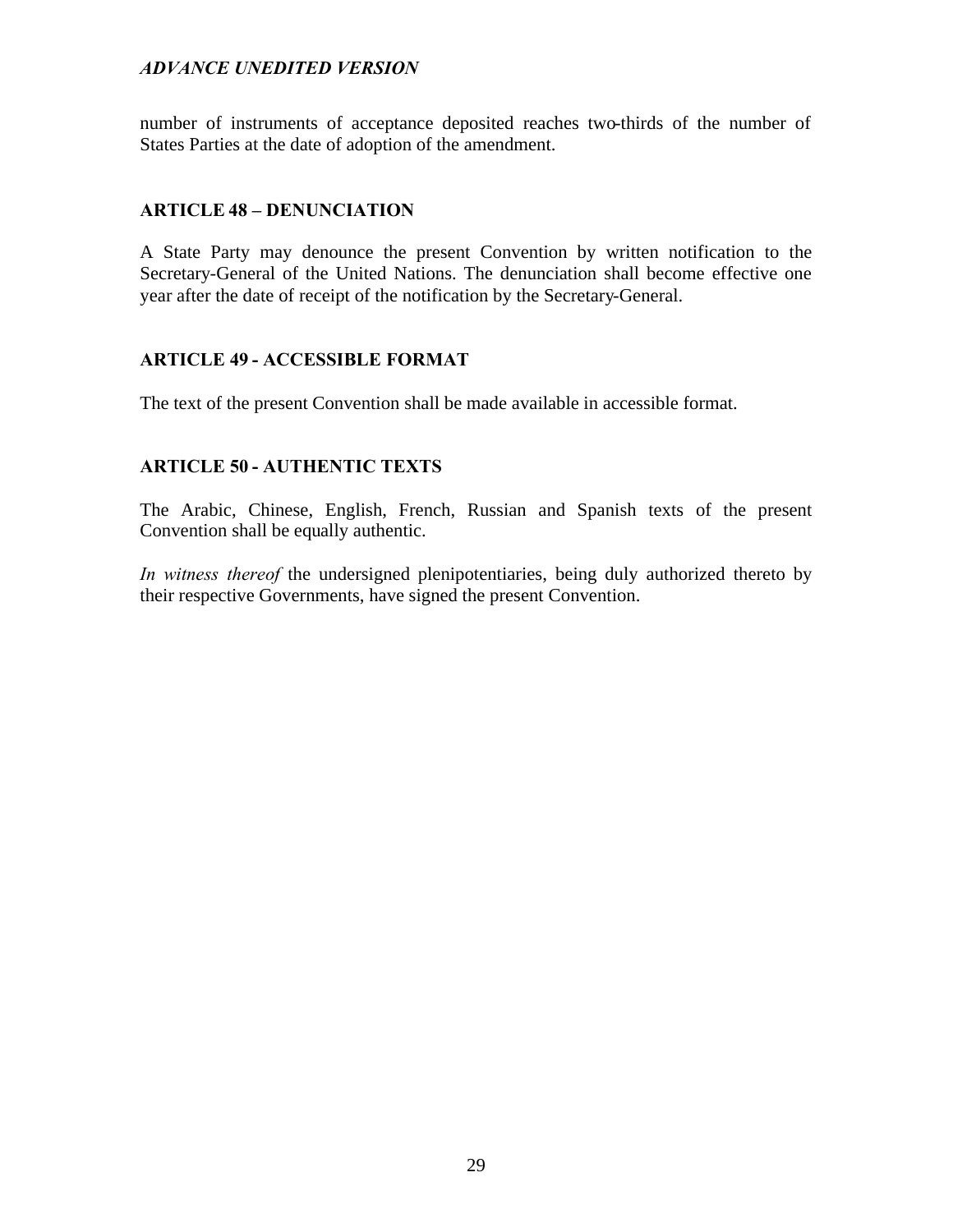# **Draft Optional Protocol to the International Convention on the Rights of Persons with Disabilities**

(to be adopted simultaneously with the Convention)

*The States Parties to the present Protocol have agreed as follows:*

#### Article 1

1. A State Party to the present Protocol ("State Party") recognizes the competence of the Committee on the Rights of Persons with Disabilities ("Committee") to receive and consider communications from or on behalf of individuals or groups of individuals subject to its jurisdiction who claim to be victims of a violation by that State Party of the provisions of the Convention.

2. No communication shall be received by the Committee if it concerns a State Party to the Convention that is not a party to the present Protocol.

#### Article 2

The Committee shall consider a communication inadmissible when:

(a) the communication is anonymous;

(b) the communication constitutes an abuse of the right of submission of such communications or is incompatible with the provisions of the present Convention;

(c) the same matter has already been examined by the Committee or has been or is being examined under another procedure of international investigation or settlement;

(d) all available domestic remedies have not been exhausted. This shall not be the rule where the application of the remedies is unreasonably prolonged or unlikely to bring effective relief;

(e) it is manifestly ill-founded or not sufficiently substantiated; or when

(f) the facts that are the subject of the communication occurred prior to the entry into force of the present Convention for the State Party concerned unless those facts continued until that date.

#### Article 3

Subject to the provisions of Article 2 of the present Protocol, the Committee shall bring any communications submitted to it confidentially to the attention of the State Party. Within six months, the receiving State shall submit to the Committee written explanations or statements clarifying the matter and the remedy, if any, that may have been taken by that State.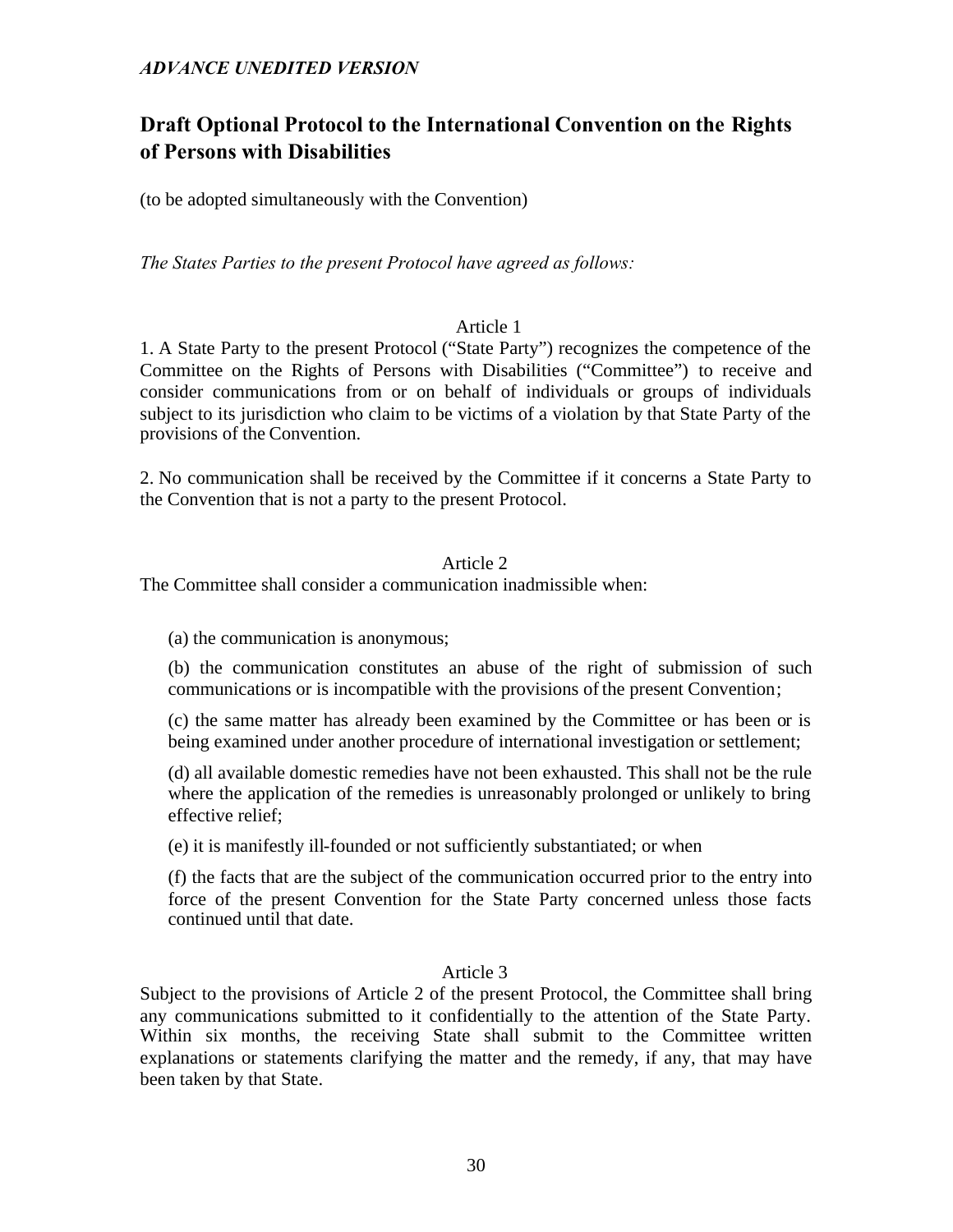#### Article 4

1. At any time after the receipt of a communication and before a determination on the merits has been reached, the Committee may transmit to the State Party concerned for its urgent consideration a request that the State Party take such interim measures as may be necessary to avoid possible irreparable damage to the victim or victims of the alleged violation.

2. Where the Committee exercises its discretion under paragraph 1 of this article, this does not imply a determination on admissibility or on the merits of the communication.

### Article 5

The Committee shall hold closed meetings when examining communications under the present Protocol. After examining a communication, the Committee shall forward its suggestions and recommendations, if any, to the State Party concerned and to the petitioner.

### Article 6

1. If the Committee receives reliable information indicating grave or systematic violations by a State Party of rights set forth in the Convention, the Committee shall invite that State Party to cooperate in the examination of the information and to this end submit observations with regard to the information concerned.

2. Taking into account any observations that may have been submitted by the State Party concerned as well as any other reliable information available to it, the Committee may designate one or more of its members to conduct an inquiry and to report urgently to the Committee. Where warranted and with the consent of the State Party, the inquiry may include a visit to its territory.

3. After examining the findings of such an inquiry, the Committee shall transmit these findings to the State Party concerned together with any comments and recommendations.

4. The State Party concerned shall, within six months of receiving the findings, comments and recommendations transmitted by the Committee, submit its observations to the Committee.

5. Such an inquiry shall be conducted confidentially and the cooperation of the State Party shall be sought at all stages of the proceedings.

# Article 7

1. The Committee may invite the State Party concerned to include in its report under article 35 of the Convention details of any measures taken in response to an inquiry conducted under article 6 of the present Protocol.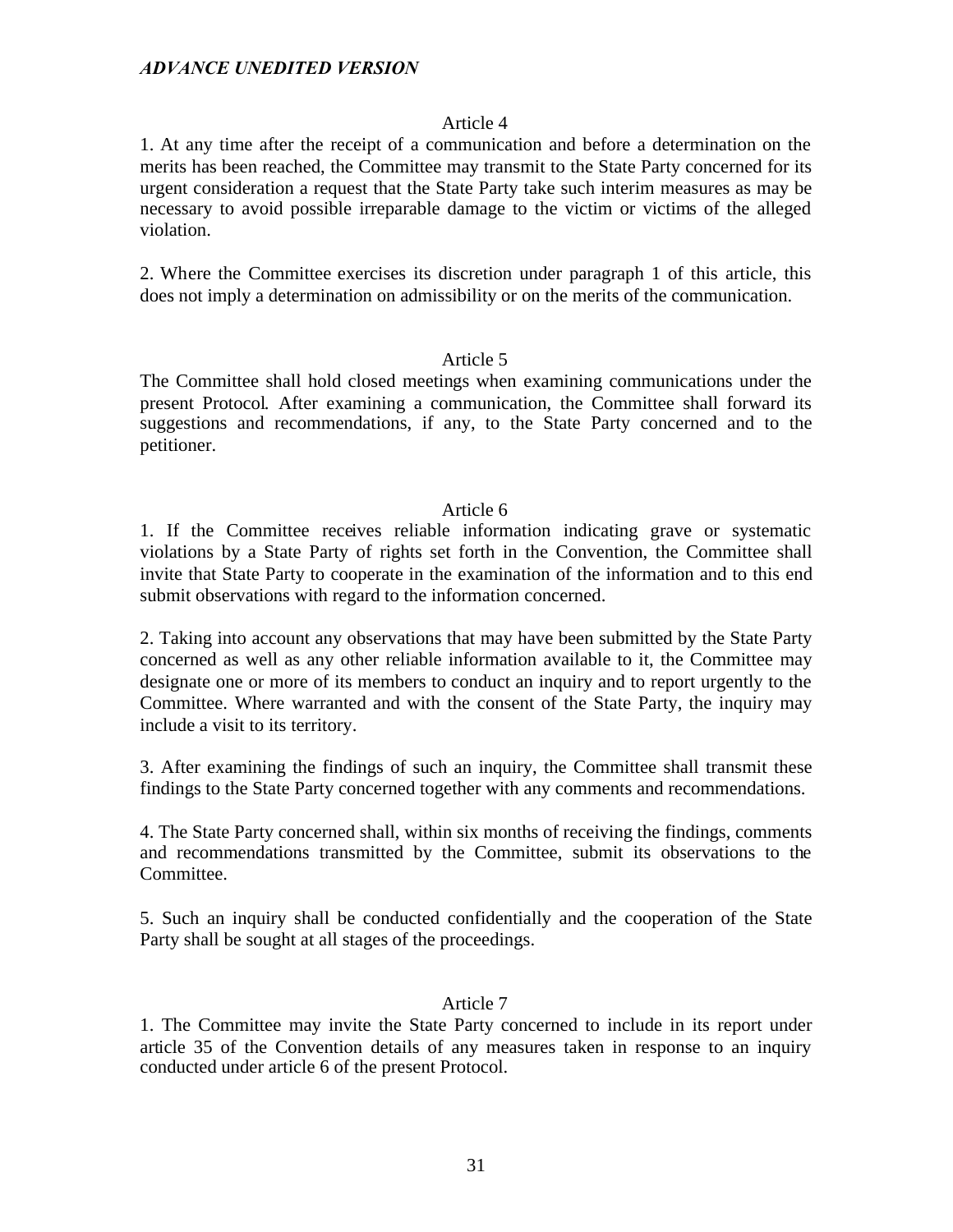2. The Committee may, if necessary, after the end of the period of six months referred to in article 6.4, invite the State Party concerned to inform it of the measures taken in response to such an inquiry.

#### Article 8

Each State Party may, at the time of signature or ratification of the present Protocol or accession thereto, declare that it does not recognize the competence of the Committee provided for in articles 6 and 7.

#### Article 9

The Secretary-General of the United Nations shall be the depositary of the present Protocol.

#### Article 10

The present Protocol shall be open for signature by signatory States and regional integration organizations of the Convention at United Nations Headquarters in New York as of [xxxx].

#### Article 11

The present Protocol shall be subject to ratification by signatory States of this Protocol which have ratified or acceded to the Convention. It shall be subject to formal confirmation by signatory regional integration organizations of this Protocol which have formally confirmed or acceded to the Convention. It shall be open for accession by any State or regional integration organization which has ratified, formally confirmed or acceded to the Convention and which has not signed the Protocol.

#### Article 12

1. "Regional integration organization" shall mean an organization constituted by sovereign States of a given region, to which its Member States have transferred competence in respect of matters governed by the Convention and this Protocol. Such organizations shall declare, in their instruments of formal confirmation or accession, the extent of their competence with respect to matters governed by the Convention and this Protocol. Subsequently, they shall inform the depositary of any substantial modification in the extent of their competence.

2. References to "States Parties" in the present Protocol shall apply to such organizations within the limits of their competence.

3. For the purposes of Article 13, paragraph 1 and Article 15, paragraph 2, any instrument deposited by a regional integration organization shall not be counted.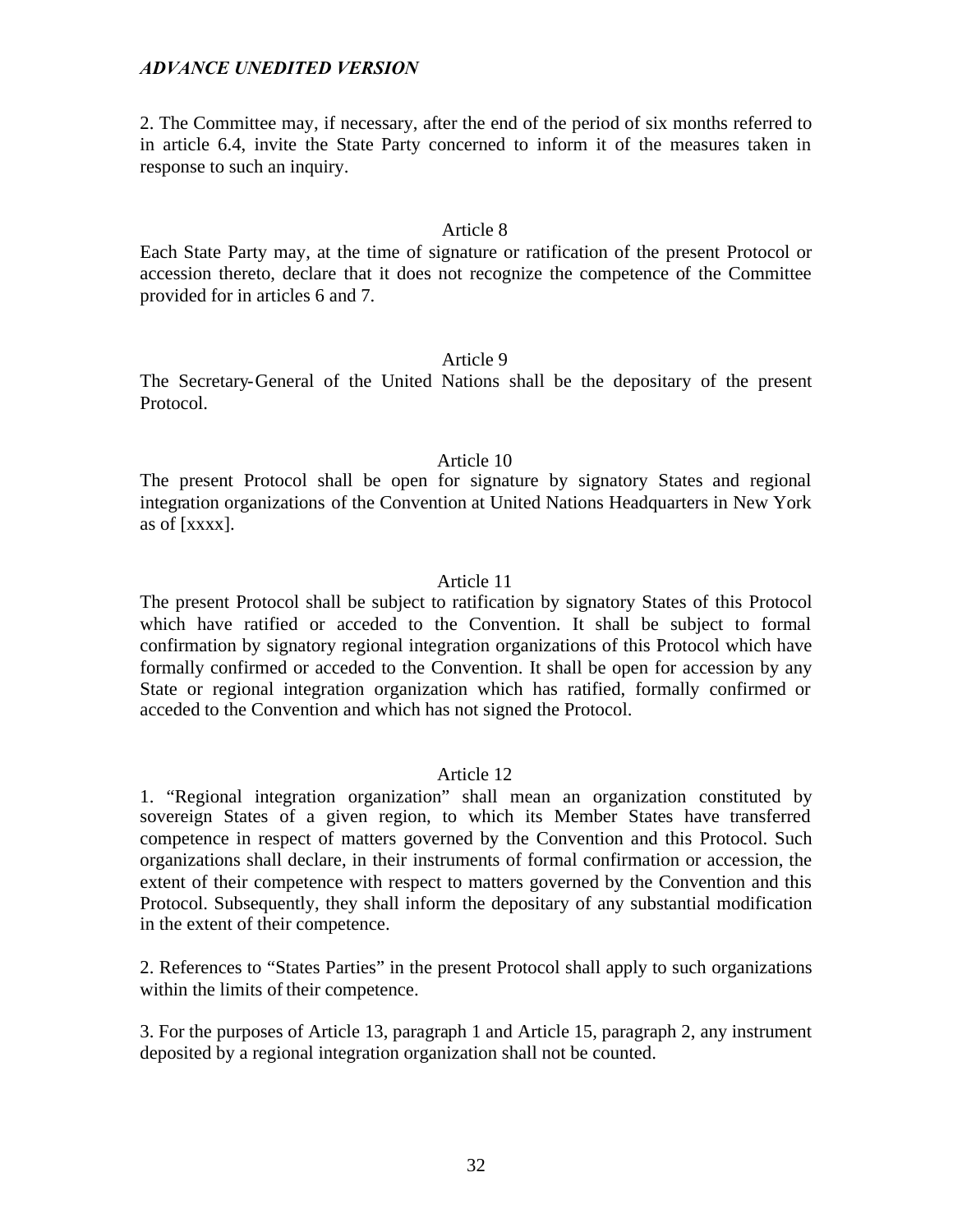4. Regional integration organizations, in matters within their competence, may exercise their right to vote in the meeting of States Parties, with a number of votes equal to the number of their member States that are Parties to this Protocol. Such an organization shall not exercise its right to vote if any of its member States exercises its right, and vice versa.

#### Article 13

1. Subject to the entry into force of the Convention, the present Protocol shall enter into force on the thirtieth day after the deposit of the tenth instrument of ratification or accession.

2. For each State or regional integration organization ratifying, formally confirming or acceding to the Protocol after the deposit of the tenth such instrument, the Protocol shall enter into force on the thirtieth day after the deposit of its own such instrument.

#### Article 14

1. Reservations incompatible with the object and purpose of the present Protocolshall not be permitted.

2. Reservations may be withdrawn at any time.

#### Article 15

1. Any State Party may propose an amendment to the present Protocol and submit it to the Secretary-General of the United Nations. The Secretary-General shall communicate any proposed amendments to States Parties, with a request to be notified whether they favour a meeting of States Parties for the purpose of considering and deciding upon the proposals. In the event that, within four months from the date of such communication, at least one third of the States Parties favour such a meeting, the Secretary-General shall convene the meeting under the auspices of the United Nations. Any amendment adopted by a majority of two thirds of the States Parties present and voting shall be submitted by the Secretary-General to the General Assembly for approval and thereafter to all States Parties for acceptance.

2. An amendment adopted and approved in accordance with paragraph 1 shall enter into force on the thirtieth day after the number of instruments of acceptance deposited reaches two-thirds of the number of States Parties at the date of adoption of the amendment. Thereafter, the amendment shall enter into force for any State Party on the thirtieth day following the deposit of its own instrument of acceptance. An amendment shall be binding only on those States Parties which have accepted it.

#### Article 16